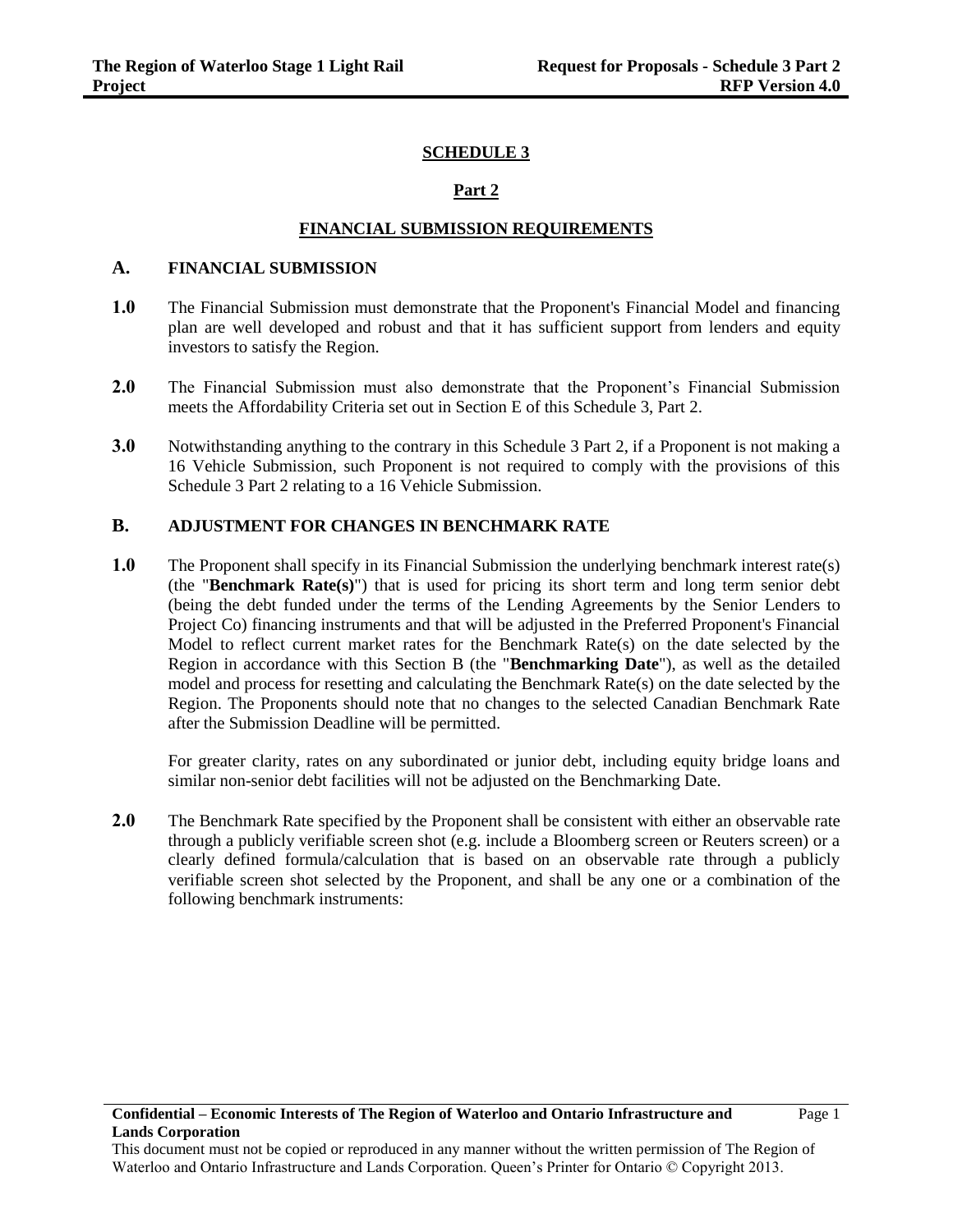**2.1** The following Government of Canada, Government of Ontario and US Treasury bonds**:**

Government of Canada 1.00% May 1, 2015 Government of Canada 1.25% February 1, 2016 Government of Canada 1.50% March 1, 2017 Government of Canada 1.50% September 1, 2017 Government of Canada 1.25% June 1, 2018 Government of Canada 3.75% June 1, 2019 Government of Canada 3.50% June 1, 2020 Government of Canada 3.25% June 1, 2021 Government of Canada 2.75% June 1, 2022 Government of Canada 1.5% June 1, 2023 Government of Canada 5.75% June 1, 2033 Government of Canada 5.00% June 1, 2037 Government of Canada 4.00% June 1, 2041 Government of Canada 3.50% December 1, 2045 Government of Ontario 4.50% March 8, 2015 Government of Ontario 4.40% March 8, 2016 Government of Ontario 4.30% March 8, 2017 Government of Ontario 2.10% September 8, 2018 Government of Ontario 4.40% June 2, 2019 Government of Ontario 4.20% June 2, 2020 Government of Ontario 4.00% June 2, 2021 Government of Ontario 3.15% June 2, 2022 Government of Ontario 2.85% June 2, 2023 Government of Ontario 9.50% June 2, 2025 Government of Ontario 7.60% June 2, 2027 Government of Ontario 4.70% June 2, 2037 Government of Ontario 3.50% June 2, 2043

US Treasury 0.125% April 30, 2015 US Treasury 0.25% April 15, 2016 US Treasury 0.875% April 30, 2017 US Treasury 0.625% April 30, 2018 US Treasury 1.25% April 30, 2019 US Treasury 1.125% March 31, 2020 US Treasury 7.875% February 15, 2021 US Treasury 2.0% February 15, 2022 US Treasury 2.0% February 15, 2023 US Treasury 7.625% February 15, 2025 US Treasury 6.125% November 15, 2027 US Treasury 5.375% February 15, 2031 US Treasury 4.375% February 15, 2038 US Treasury 3.125% February 15, 2043

This document must not be copied or reproduced in any manner without the written permission of The Region of Waterloo and Ontario Infrastructure and Lands Corporation. Queen's Printer for Ontario © Copyright 2013.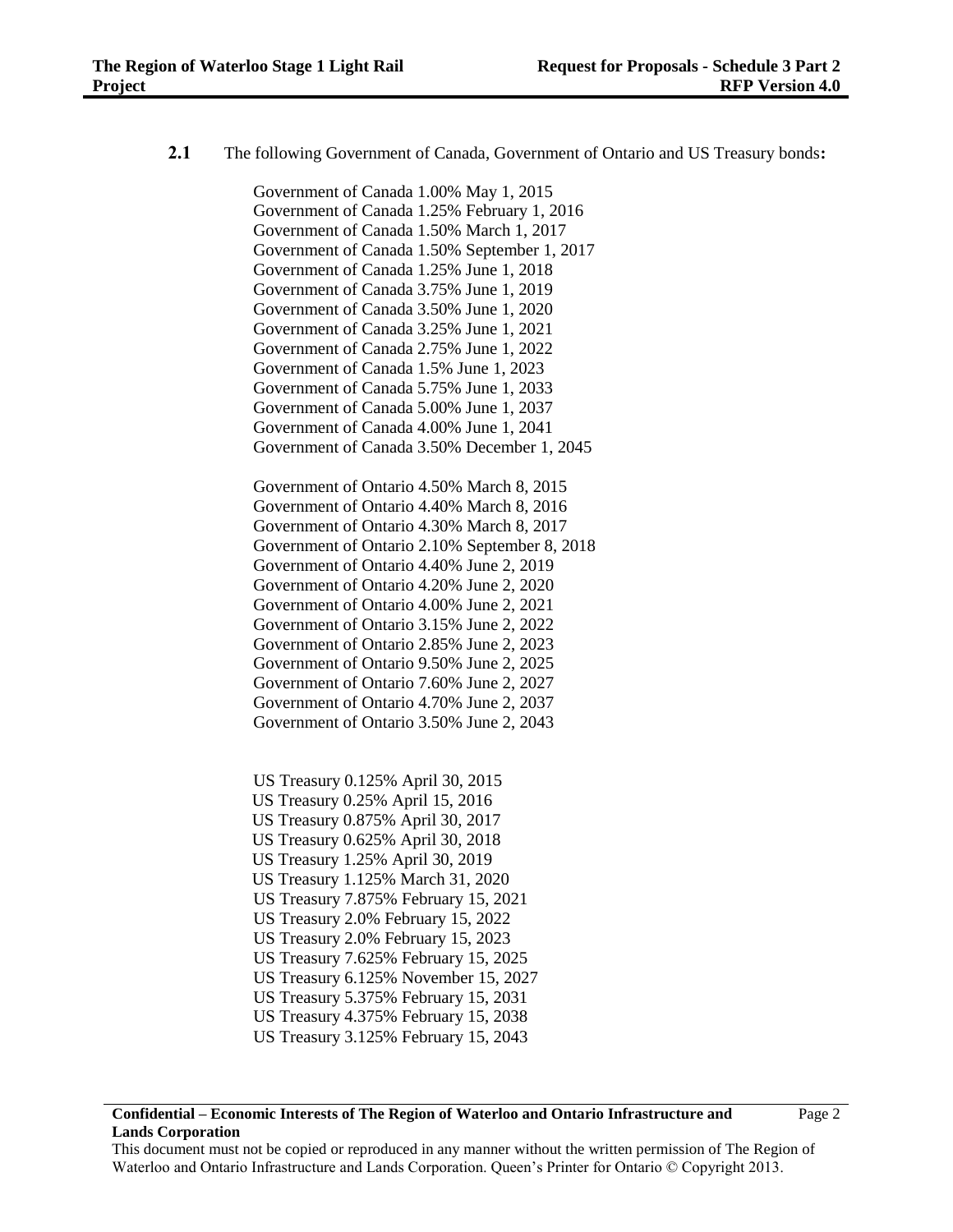- **2.2** The first four contracts appearing on the BAX Futures screen, as traded on the Montreal Exchange or any successor thereto.
- 2.3 The following notional interest rate swaps (or forward swap rates calculated from these rates), maturities and the terms of the benchmark swaps (for greater clarity all rates will be on an inter-bank basis and will not include any credit concession):

| Maturity dates                  | 1, 2, 3, 4, 5, 6, 7, 8, 9, 10, 12, 15, 20, 25 and 30 years |
|---------------------------------|------------------------------------------------------------|
|                                 | after the effective date, respectively                     |
| Fixed leg payment frequency     | Semi-annual monthly and quarterly                          |
| Floating leg basis              | 30-day or 90-day Bankers' Acceptance<br>Rates              |
|                                 | (CDOR)                                                     |
| Floating rate spread            | Flat                                                       |
| Floating rate reset frequency   | Quarterly, compounded at BAs flat                          |
| Floating rate payment frequency | Semi-annual, monthly and quarterly                         |
| Notional structure              | Constant notional, accreting notional, or                  |
|                                 | amortizing notional                                        |
| Day count convention            | Actual/365 fixed adjusted                                  |
| Business day convention         | Modified following Toronto business day                    |

**3.0** The following Table A illustrates how a Benchmark Rate and other spreads/premiums should be presented in the Proponent's Financial Model. Note that all spreads, including credit spreads, any hedging premiums and any other adjustments should be excluded from the Benchmark Rate. For greater clarity, Table A would apply, as applicable and specified below, on the RFP Close, First Credit Spread Lock-in Date, Final Credit Spread Lock-in Date and at the time of Financial Close.

#### **Table A**

| <b>Interest Rate</b>  | <b>Value</b> | <b>Explanation</b>                                                                                                                                                                                                                                                             | <b>Treatment</b>                                                                                                                                                                                                                                                                                                                                                                       |
|-----------------------|--------------|--------------------------------------------------------------------------------------------------------------------------------------------------------------------------------------------------------------------------------------------------------------------------------|----------------------------------------------------------------------------------------------------------------------------------------------------------------------------------------------------------------------------------------------------------------------------------------------------------------------------------------------------------------------------------------|
| <b>Benchmark Rate</b> | 5.00%        | Pricing reference rate. May be<br>developed from one or a<br>combination of the eligible<br>instruments listed in the RFP<br><b>Financial Submission</b><br>Requirements. Excludes all credit<br>spreads, swap credit spreads, fees<br>and other types of pricing<br>premiums. | WILL BE ADJUSTED ONLY on<br>the Benchmarking Date ( <i>i.e.</i> prior<br>to or on Financial Close) to account<br>for movement in the Benchmark<br>Rate. No changes are allowed to<br>the specific benchmark reference<br>$rate(s)$ used to build this rate, but<br>adjustments will be made to reflect<br>adjusted pricing of those<br>the<br>instruments at the Benchmarking<br>Date. |
| Credit Spread         | 1.00%        | Financing premium/spread over<br><b>Benchmark Rate</b>                                                                                                                                                                                                                         | WILL BE ADJUSTED ONLY, if<br>applicable, at First Credit Spread<br>Lock-in Date, or at Final Credit                                                                                                                                                                                                                                                                                    |

#### **Confidential – Economic Interests of The Region of Waterloo and Ontario Infrastructure and Lands Corporation**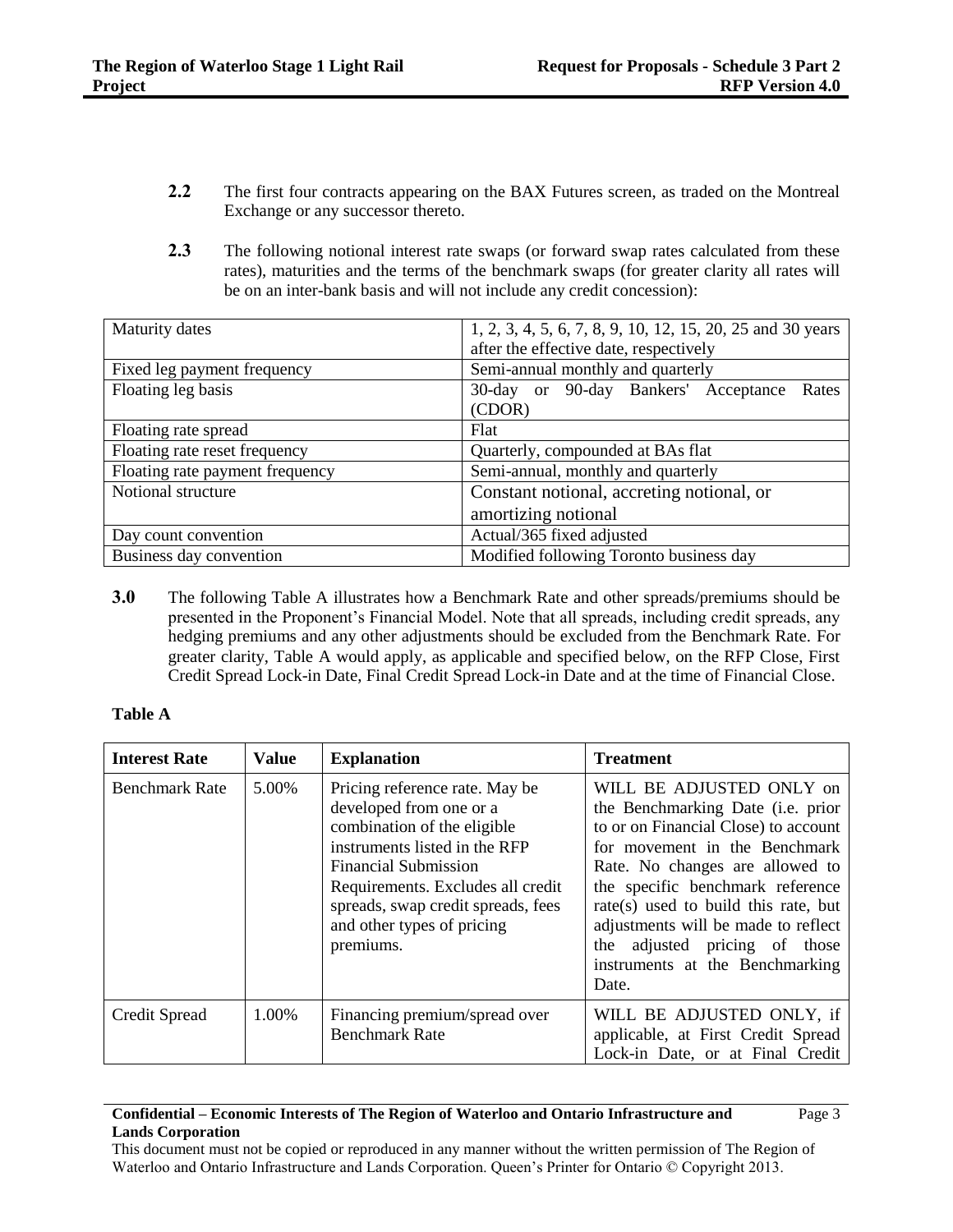|                                             |          |                                                                               | Spread Lock-in Date as applicable.                                  |
|---------------------------------------------|----------|-------------------------------------------------------------------------------|---------------------------------------------------------------------|
| Hedge premium<br>or delayed draw<br>premium | 0.04%    | Hedge credit charge (where<br>applicable)                                     | WILL NOT BE ADJUSTED                                                |
| Swap<br>counterparty<br>credit premium      | $0.04\%$ | Hedge credit charge (where<br>applicable)                                     | WILL NOT BE ADJUSTED                                                |
| Other fees (as<br>applicable)               | $0.00\%$ | Specific to the financing solution<br>provided                                | WILL NOT BE ADJUSTED.                                               |
| Interest rate                               | 6.08%    | Sum of benchmark rate, credit<br>spread and all other premiums,<br>fees, etc. | <b>ADJUSTED PER THE</b><br>MOVEMENT (IF ANY) AS<br>SPECIFIED ABOVE. |

- **4.0** Up to four simulation non-binding rate set exercises will be undertaken by the Region and the Preferred Proponent leading up to the Benchmarking Date to ensure that the process for establishing the net change to the Benchmark Rate is effective and the parties agree as to how the Financial Model is adjusted based on the adjusted Benchmark Rate. This process will consist of an initial benchmarking, and daily benchmarking as the Benchmarking Date approaches.
- **5.0** The Benchmarking Date shall be selected by The Region at its sole discretion to occur on a day and at a time within three (3) Business Days following the completion of all other conditions precedent to Financial Close and, for greater certainty, Financial Close may be achieved on one of such days. At The Region's sole discretion, the Benchmarking Date may be changed to another day and/or another time within five (5) Business Days following the completion of all other conditions precedent to Financial Close. If, for any reason, the parties fail to set the Benchmark Rate within the specified time-period, a third party will be appointed by the Region to set the rate.
- **6.0** If, as a result of any change to the Benchmark Rate(s) at Financial Close or any change to the Credit Spreads at the First Credit Spread Lock-in Date or at the Final Credit Spread Lock-in Date, the Equity IRR and Debt Service Coverage Ratios have changed in the Preferred Proponent's Financial Model, then the Monthly Service Payment and, if necessary, the debt-equity gearing ratio will be adjusted in the Preferred Proponent's Financial Model to restore both Equity IRR and Debt Service Coverage Ratios to the same levels as in the Financial Model that was included in the RFP Financial Submission (the "**Adjusted Monthly Service Payment**"). This optimization procedure highlighted above to refresh the Financial Model to arrive at the Adjusted Monthly Service Payment should be detailed in the Financial Model Specification Booklet as specified in Section 3.4 of Part E (Financial Submission Requirements) of this Part 2 of Schedule 3 of the RFP as provided by the Preferred Proponent. The Region requires the optimization procedure to be performed on the Preferred Proponent's audited Financial Model.

This document must not be copied or reproduced in any manner without the written permission of The Region of Waterloo and Ontario Infrastructure and Lands Corporation. Queen's Printer for Ontario © Copyright 2013.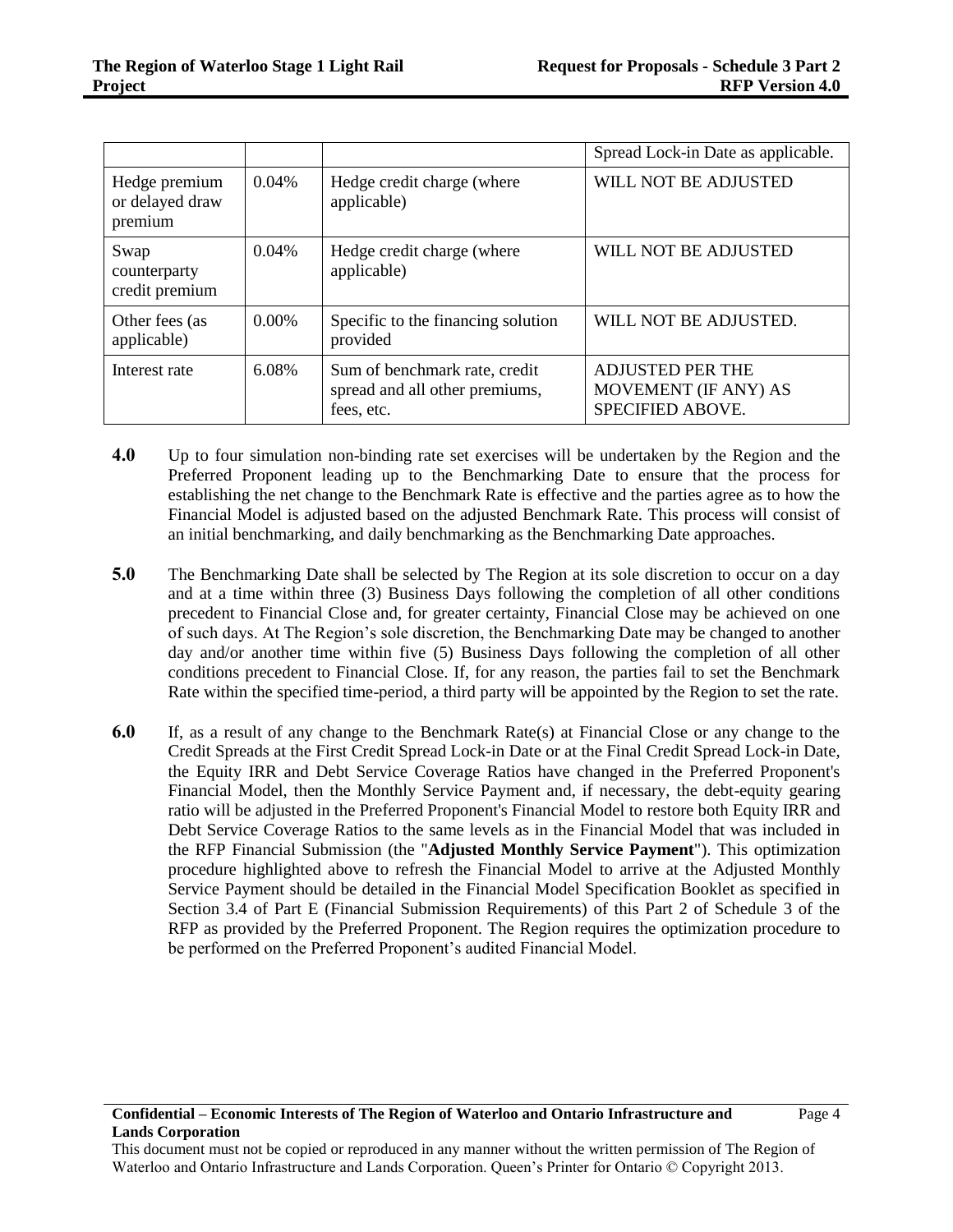**7.0** All requirements identified in this Section B shall be included in both the 14 Vehicle Submission and the 16 Vehicle Submission even if they remain unchanged.

#### **C. ADJUSTMENT FOR CHANGES IN SPREAD**

- **1.0** Following the process set out in Section B of this Part 2 of Schedule 3 of the RFP for adjustments to the Benchmark Rate, the Region will, if applicable, make another adjustment on the Benchmarking Date if the Preferred Proponent or any Affiliate of the Preferred Proponent has secured financing for the Project on terms more favourable than the terms presented in the Preferred Proponent's Financial Model.
- **2.0** Any such adjustment will be made in accordance with the following principles:
	- 2.1 At Financial Close, an adjustment to the financing terms in the Preferred Proponent's Financial Model will be made for any decrease in financing rates, including effective interest rate spread, margins or any other cost of borrowing other than a decrease in the Benchmark Rate, compared to the financing rates specified in the Preferred Proponent's Financial Submission (the "**Spread Decrease**"), which adjustment shall be made without changing the Adjusted Monthly Service Payment;
	- **2.2** the Equity IRR will be calculated at this point, and any increase from the original Equity IRR will be considered a Financial Close Refinancing Gain;
	- **2.3** the Adjusted Monthly Service Payment will be reduced to result in an Equity IRR that includes 50% of the Financial Close Refinancing Gain, without reducing the Debt Service Coverage Ratios below the levels specified in the Preferred Proponent's Financial Submission; and
	- **2.4** any indirect refinancing by an Affiliate of the Preferred Proponent that results in a Spread Decrease to the Preferred Proponent or its Affiliate will result in an adjustment to the Preferred Proponent's Financial Model in accordance with this Section C.
- **3.0** For greater clarity, the intent is that there will be an equal sharing of the Spread Decrease between the Region and Project Co and there will be no adjustment for any increase in the effective interest rate spread.
- **4.0** All requirements identified in this Section C shall be included in both the 14 Vehicle Submission and the 16 Vehicle Submission even if they remain unchanged.

#### **D. TAX ISSUES**

.

**1.0** The Proponent shall be solely responsible for obtaining and relying on tax advice from their own advisors and experts, including obtaining such of their own advance interpretations and rulings in

This document must not be copied or reproduced in any manner without the written permission of The Region of Waterloo and Ontario Infrastructure and Lands Corporation. Queen's Printer for Ontario © Copyright 2013.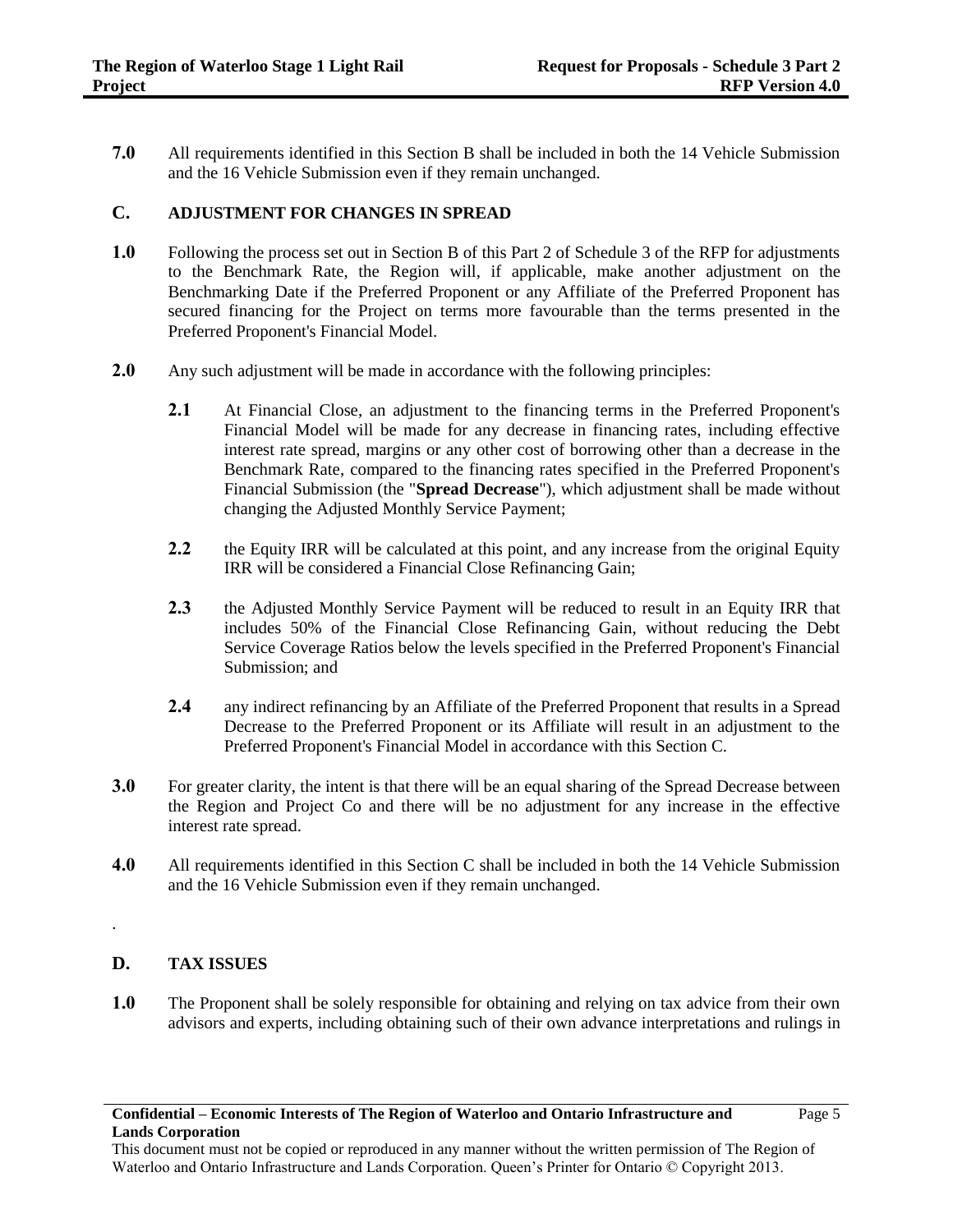relation to the Project (including in relation to the proposed structure and its tax consequences) as they consider appropriate or necessary.

- **2.0** The Proponent is advised that Region of Waterloo is subject to HST.
- **3.0** The requirements of this Section D applies to both the 14 Vehicle Submission and the 16 Vehicle Submission.

# **E. FINANCIAL SUBMISSION REQUIREMENTS**

|                                                          | <b>Financial Submission Requirements</b>                                                                                                                                                                                                         |                                                                                                                                                                                                                                                                                                                                                                                                                                                                                                                                                                                                                                          |  |
|----------------------------------------------------------|--------------------------------------------------------------------------------------------------------------------------------------------------------------------------------------------------------------------------------------------------|------------------------------------------------------------------------------------------------------------------------------------------------------------------------------------------------------------------------------------------------------------------------------------------------------------------------------------------------------------------------------------------------------------------------------------------------------------------------------------------------------------------------------------------------------------------------------------------------------------------------------------------|--|
|                                                          | <b>Title</b>                                                                                                                                                                                                                                     | <b>Contents</b>                                                                                                                                                                                                                                                                                                                                                                                                                                                                                                                                                                                                                          |  |
| 1.0<br><b>DESCRIPTION</b><br>OF FINANCING<br><b>PLAN</b> | The Proponent will receive a score related to the quality of its proposed<br>financing plan. The evaluation of the proposed financing plan will be based<br>on the following financing information required to be submitted by the<br>Proponent: |                                                                                                                                                                                                                                                                                                                                                                                                                                                                                                                                                                                                                                          |  |
|                                                          |                                                                                                                                                                                                                                                  | Description of each investor (lenders, equity funders, subordinated<br>lenders etc.) along with the amount of funds and timing of investment<br>of these funds. This description should also include, but not be limited<br>to, clearly defining the sources of funds, levels of commitments (e.g.<br>underwritten, agency best efforts, 'club based' syndication etc.) and all<br>necessary approvals required or received to commit/earmark the<br>necessary funds by Financial Close. This must include the identity and<br>credit status (where available) of each investor a well as the amount to<br>be provided by each investor; |  |
|                                                          |                                                                                                                                                                                                                                                  | Description of the proposed financing structure including, but not<br>limited to, identification of all investors, lenders, funding structure,<br>organizational chart of the consortia and role of its investors.                                                                                                                                                                                                                                                                                                                                                                                                                       |  |
|                                                          |                                                                                                                                                                                                                                                  | Description of any internally generated or other funds that may be used<br>to finance the Project or any part of the Project.                                                                                                                                                                                                                                                                                                                                                                                                                                                                                                            |  |
|                                                          |                                                                                                                                                                                                                                                  | All requirements identified in this section shall be included in both the<br>$\bullet$<br>14 Vehicle Submission and the 16 Vehicle Submission even if they<br>remain unchanged.                                                                                                                                                                                                                                                                                                                                                                                                                                                          |  |
| 1.2                                                      | <b>Achievability and</b>                                                                                                                                                                                                                         | Lenders (senior and subordinated)                                                                                                                                                                                                                                                                                                                                                                                                                                                                                                                                                                                                        |  |
|                                                          | <b>Robustness of the</b><br><b>Financing Plan as</b><br><b>Evidenced by:</b>                                                                                                                                                                     | Provide a plan that details and ensures committed financing from<br>$\bullet$<br>potential debt providers for a timely and successful Financial Close.                                                                                                                                                                                                                                                                                                                                                                                                                                                                                   |  |
|                                                          |                                                                                                                                                                                                                                                  | Assessment of risks associated with Lenders' terms and conditions that<br>$\bullet$<br>may impact Proponent's ability to reach Financial Close, including<br>among others: (i) Lenders' conditions precedent to Financial Close, (ii)<br>any material adverse condition (MAC) clauses, (iii) the level of direct<br>or indirect conditions that might conflict with or affect the existing<br>Project Documents (such as the Lenders' Direct Agreement), and (iv)                                                                                                                                                                        |  |

## **Confidential – Economic Interests of The Region of Waterloo and Ontario Infrastructure and Lands Corporation**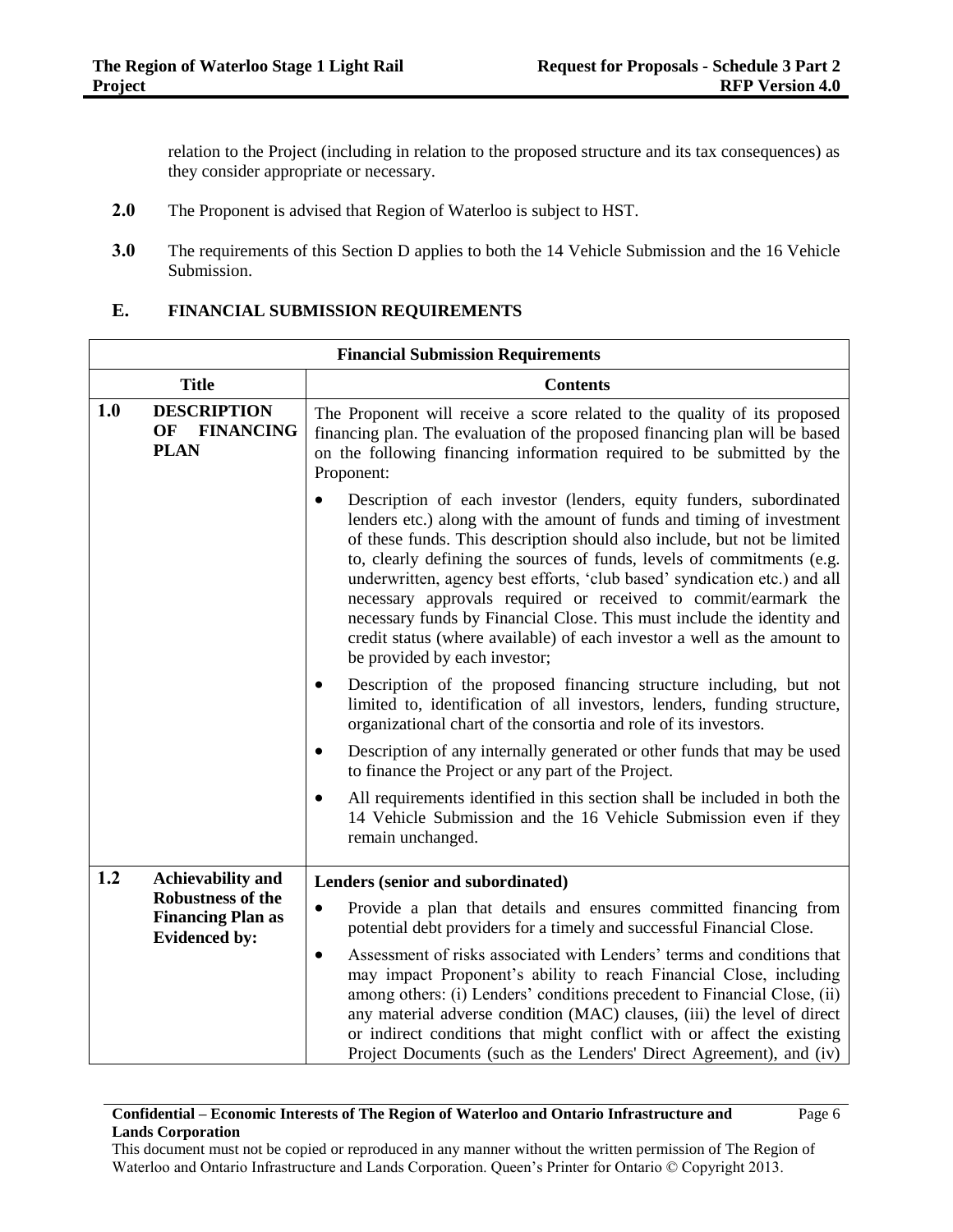|           | any flex conditions, (iv) or any other terms or conditions that might put<br>the financing commitment at risk, whether at Financial Close or after.                                                                                                                                                                                                                                                                                                                                                                     |
|-----------|-------------------------------------------------------------------------------------------------------------------------------------------------------------------------------------------------------------------------------------------------------------------------------------------------------------------------------------------------------------------------------------------------------------------------------------------------------------------------------------------------------------------------|
| ٠         | In addition to the above, credit status (including for example credit<br>rating reports and other credit information) must be provided for each<br>investor that has or will be providing the financing for the Project<br>where available.                                                                                                                                                                                                                                                                             |
| $\bullet$ | Provide a plan of bond distribution by underwriters (where<br>applicable); and                                                                                                                                                                                                                                                                                                                                                                                                                                          |
| $\bullet$ | The Proponent shall be responsible for ensuring compliance with<br>Section $5.7(2)$ of the RFP.                                                                                                                                                                                                                                                                                                                                                                                                                         |
|           | <b>Equity providers</b>                                                                                                                                                                                                                                                                                                                                                                                                                                                                                                 |
|           | Identify the source(s) of equity capital (i.e. specific fund or investing<br>entity) and its current financial position of each source including:                                                                                                                                                                                                                                                                                                                                                                       |
|           | overview of recent financial performance (supported by financial<br>statements of the most recent quarter and updated, where<br>available);                                                                                                                                                                                                                                                                                                                                                                             |
|           | fund performance report (if applicable);                                                                                                                                                                                                                                                                                                                                                                                                                                                                                |
|           | ratings report (if available, or any other financial documents to<br>$\bullet$<br>support the financial analysis); and                                                                                                                                                                                                                                                                                                                                                                                                  |
|           | detailed process and internal approval procedures/timelines for<br>allocation of funding, and anticipated timeline for committing<br>funding for this specific project.                                                                                                                                                                                                                                                                                                                                                 |
|           | Provide a plan that details how the source of equity capital shall<br>provide adequate funding by Financial Close (including anticipated<br>third party support or guarantees).                                                                                                                                                                                                                                                                                                                                         |
|           | Description of the security provided at Financial Close guaranteeing<br>future injection of equity (including, but not limited to, sources,<br>amount, type and level of guarantees).                                                                                                                                                                                                                                                                                                                                   |
|           | Provide a description of any short-term equity or contingent equity<br>required during the construction period.                                                                                                                                                                                                                                                                                                                                                                                                         |
|           | Proponents may provide relevant information to support responses to the<br>points above (e.g. financial statements, letters of support from funding<br>sources, etc.).                                                                                                                                                                                                                                                                                                                                                  |
|           | Letter from the CFO of each equity funder contributing at least 10% of<br>the required equity capital, confirming that there have been no material<br>changes in the financial position of the relevant equity funder since the<br>last financial statements. In the event relevant material changes have<br>occurred in the financial position of the relevant equity funder, the<br>letter should be supported by any recent updates related to financial<br>statements, letters of support from funding sources etc. |
|           | A detailed plan of action to eliminate or mitigate risks associated with:                                                                                                                                                                                                                                                                                                                                                                                                                                               |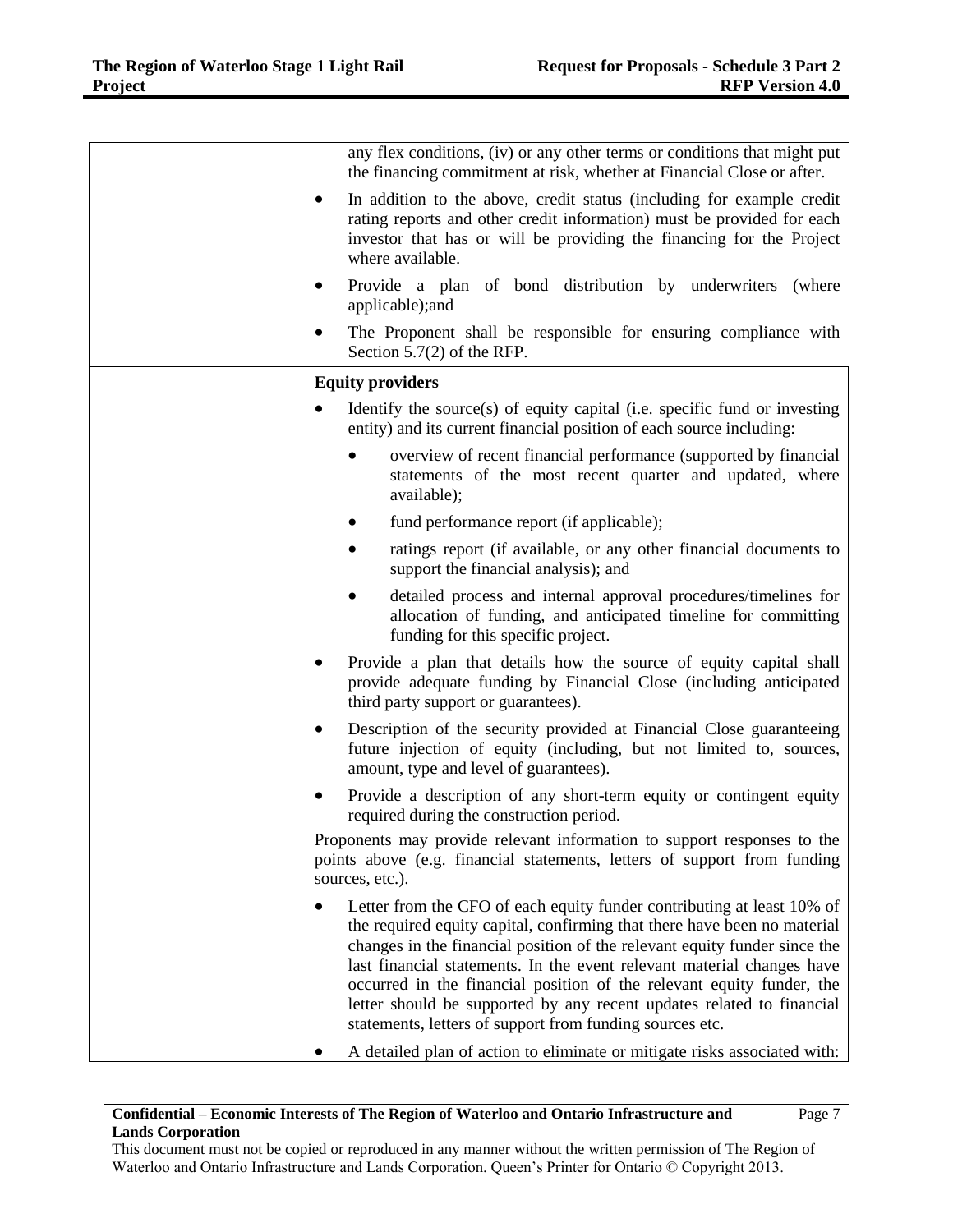|                                                |                                 | (i) Lenders' conditions precedent to Financial Close, (ii) any material<br>adverse condition clauses, (iii) the level of direct or indirect conditions<br>that might conflict with or affect the existing Project Documents (such<br>as the Lenders' Direct Agreement), (iv) any flex conditions, or (v) any<br>other terms or conditions that might put the financing commitment at<br>risk, whether at Financial Close or after.                                                                                                                                                                                |
|------------------------------------------------|---------------------------------|-------------------------------------------------------------------------------------------------------------------------------------------------------------------------------------------------------------------------------------------------------------------------------------------------------------------------------------------------------------------------------------------------------------------------------------------------------------------------------------------------------------------------------------------------------------------------------------------------------------------|
|                                                |                                 | <b>Contingency plans</b>                                                                                                                                                                                                                                                                                                                                                                                                                                                                                                                                                                                          |
|                                                |                                 | Proponent's contingency financing plans as evidenced by one or more<br>of the following: (i) commitment by Lenders to top up their respective<br>share(s) (to replace any Lender who might fail to advance), (ii) level of<br>diversification in pool of Lenders, (iii) strength of relationships with<br>committed Lenders, as well as other non-participating Lenders, (iv) any<br>other contingency plans to ensure Financial Close is achieved under the<br>same conditions, or (v) ability of equity funders to meet any<br>condition(s) that might be required by Lenders leading up to Financial<br>Close. |
|                                                |                                 | <b>Achieving Financial Close</b>                                                                                                                                                                                                                                                                                                                                                                                                                                                                                                                                                                                  |
|                                                | $\bullet$                       | The Proponent's plan for achieving Financial Close, including the level<br>of completeness of lending agreements (and acceptance by Lenders), as<br>well as the assessment of risks associated with uncommitted<br>syndications or any other processes or conditions that might put<br>Financial Close at risk.                                                                                                                                                                                                                                                                                                   |
|                                                | ٠                               | The Proponent's commitment and/or plan to minimize the period<br>between Commercial Close and Financial Close.                                                                                                                                                                                                                                                                                                                                                                                                                                                                                                    |
| 1.3<br><b>Stability of</b><br>as Evidenced by: | ٠<br><b>Financial Structure</b> | Description of the level of involvement of various risk investors during<br>the high risk periods of the concession term (e.g. the pattern of loan<br>amortization and equity returns).                                                                                                                                                                                                                                                                                                                                                                                                                           |
|                                                | ٠                               | Assessment of all risks stranded at the Project Co level and the<br>Proponent's plans to ensure adequate management/mitigation of such<br>risks to be supported by copies of all relevant agreements, where<br>applicable.                                                                                                                                                                                                                                                                                                                                                                                        |
|                                                |                                 | Description of the security documents proposed by the Proponent<br>Team Members and/or other associated third party subcontractors as<br>might be required for this Project and how the security documents<br>address the various levels of risks.                                                                                                                                                                                                                                                                                                                                                                |
|                                                |                                 | Evidence and confirmation of the extent of support (including<br>performance guarantees) that is to be provided in respect of the<br>obligations and liabilities of the Proponent by each of the Proponent's<br>equity capital providers, subcontractors and associated third parties.<br>This is to include details of the parent and ultimate parent company<br>involvement in any and all such elements of support and details of how<br>the Proponent will satisfy any terms of the guarantees                                                                                                                |

## **Confidential – Economic Interests of The Region of Waterloo and Ontario Infrastructure and Lands Corporation**

Page 8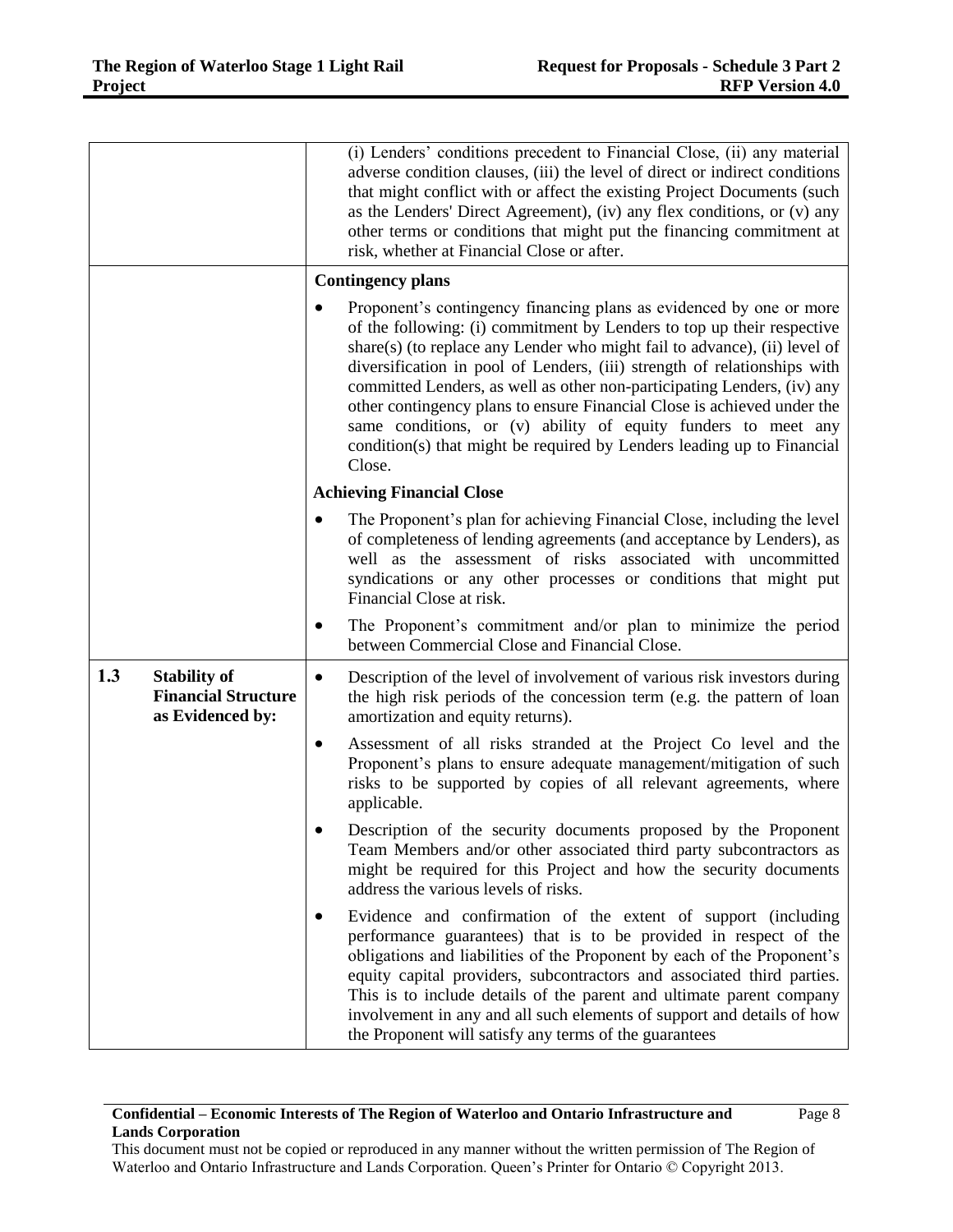|     |                                           | $\bullet$ | If the financing plan is dependent on a credit rating, an indicative credit<br>rating report from one or more credit reference agencies.                                                                                                                                                                                                                                                                                                                                                                                              |
|-----|-------------------------------------------|-----------|---------------------------------------------------------------------------------------------------------------------------------------------------------------------------------------------------------------------------------------------------------------------------------------------------------------------------------------------------------------------------------------------------------------------------------------------------------------------------------------------------------------------------------------|
|     |                                           | $\bullet$ | Description of the benchmarking efforts, if any, undertaken by the<br>Proponent to ensure competitive terms and conditions for its financing<br>partners.                                                                                                                                                                                                                                                                                                                                                                             |
|     |                                           |           | Confirmation letter from the Proponent or the Proponent's financial<br>advisor stating that (i) the financing plan is achievable and robust and<br>(ii) the Proponent has not entered into any exclusivity arrangements<br>with respect to the Project with any Lenders, including prospective<br>Lenders or, in the alternative, a confirmation letter from the Proponent<br>that the Proponent has not entered into any exclusivity arrangements<br>with respect to the Project with any Lenders, including prospective<br>Lenders. |
| 1.4 | <b>Supporting</b><br><b>Documentation</b> |           | The Proponent must provide a high-level description of key attributes of<br>funding terms and term sheets, support letters and heads of agreements for<br>all the financing providers including, at a minimum, the information<br>specified below:                                                                                                                                                                                                                                                                                    |
|     |                                           |           | The identity of the arranger or underwriter.                                                                                                                                                                                                                                                                                                                                                                                                                                                                                          |
|     |                                           |           | Type of facility.                                                                                                                                                                                                                                                                                                                                                                                                                                                                                                                     |
|     |                                           |           | Purpose of facility.                                                                                                                                                                                                                                                                                                                                                                                                                                                                                                                  |
|     |                                           |           | Availability period.                                                                                                                                                                                                                                                                                                                                                                                                                                                                                                                  |
|     |                                           | ٠         | The amount of financing proposed or committed and currency in which<br>it is to be provided.                                                                                                                                                                                                                                                                                                                                                                                                                                          |
|     |                                           |           | The drawdown schedule.                                                                                                                                                                                                                                                                                                                                                                                                                                                                                                                |
|     |                                           | $\bullet$ | Details of grace periods, including duration and contingency.                                                                                                                                                                                                                                                                                                                                                                                                                                                                         |
|     |                                           | $\bullet$ | Repayment or redemption schedules, maturity dates and prepayment<br>terms including make-whole clauses which are expected to be in line<br>with industry practices and standards.                                                                                                                                                                                                                                                                                                                                                     |
|     |                                           | $\bullet$ | Security, bonding or guarantee requirements and costs (from either<br>parents or third parties).                                                                                                                                                                                                                                                                                                                                                                                                                                      |
|     |                                           |           | Arrangement, underwriting, commitment, agency and all other fees.                                                                                                                                                                                                                                                                                                                                                                                                                                                                     |
|     |                                           | $\bullet$ | Interest rates (whether fixed or floating) specifying the benchmark<br>mark rate spreads thereon and margins, including a ratchet mechanism,<br>if any.                                                                                                                                                                                                                                                                                                                                                                               |
|     |                                           | ٠         | Requirements for reserve accounts.                                                                                                                                                                                                                                                                                                                                                                                                                                                                                                    |
|     |                                           |           | Any proposed hedging arrangements in respect of interest rates.                                                                                                                                                                                                                                                                                                                                                                                                                                                                       |
|     |                                           |           | Events of default and other similar arrangements.                                                                                                                                                                                                                                                                                                                                                                                                                                                                                     |
|     |                                           |           | Step-in arrangements.                                                                                                                                                                                                                                                                                                                                                                                                                                                                                                                 |
|     |                                           |           | Conditions precedent.                                                                                                                                                                                                                                                                                                                                                                                                                                                                                                                 |

## **Confidential – Economic Interests of The Region of Waterloo and Ontario Infrastructure and Lands Corporation**

Page 9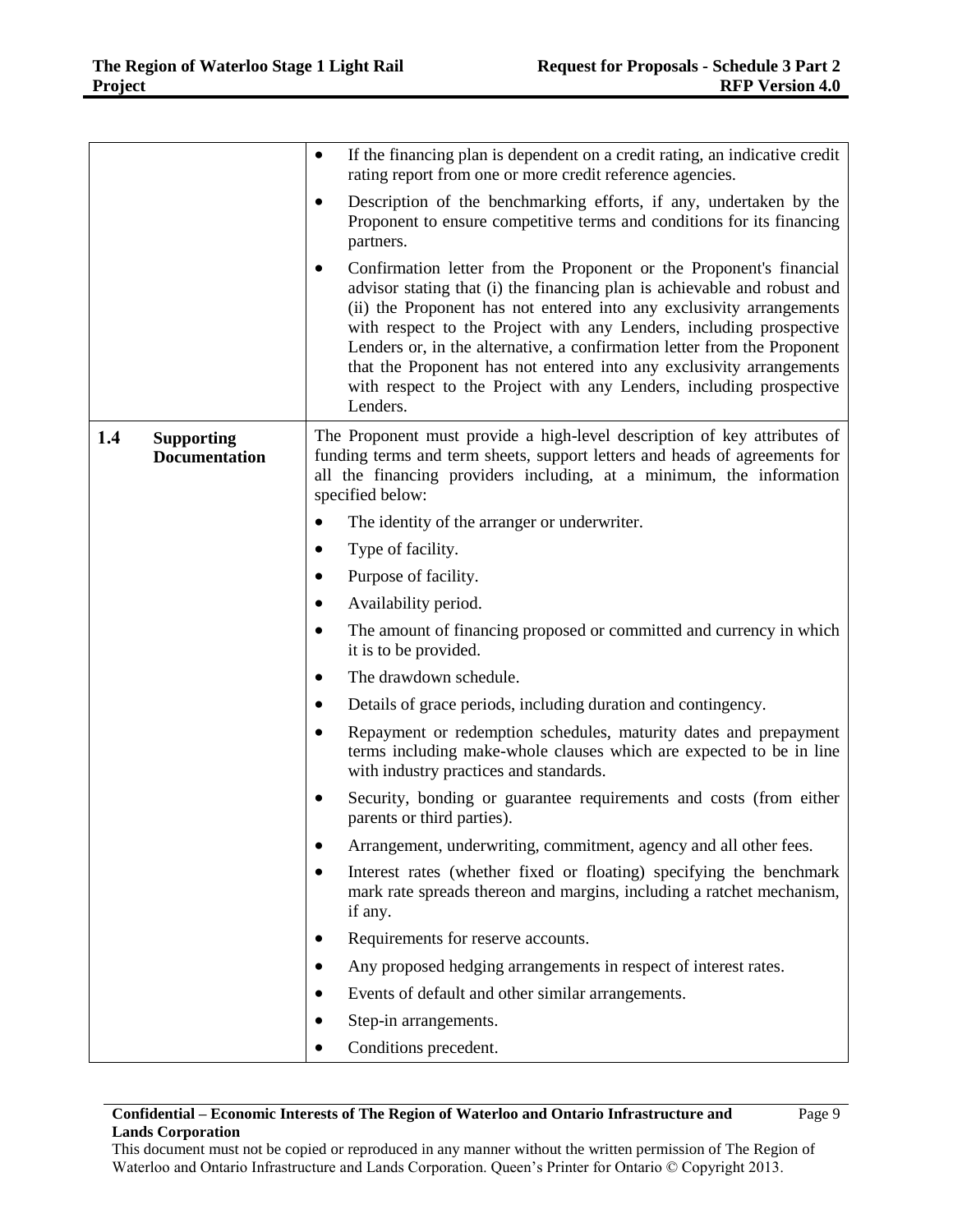|     |                                                                   | Due diligence requirements.                                                                                                                                                                                                                                                                                                                              |
|-----|-------------------------------------------------------------------|----------------------------------------------------------------------------------------------------------------------------------------------------------------------------------------------------------------------------------------------------------------------------------------------------------------------------------------------------------|
|     |                                                                   | Any other restrictions, requirements or conditions that may materially<br>impact the Proponent's ability to raise financing or drawdown on<br>committed financing after Financial Close.                                                                                                                                                                 |
|     |                                                                   | If the financing plan is dependent on a credit rating, an indicative credit<br>rating from one or more credit reference agencies.                                                                                                                                                                                                                        |
| 1.5 | <b>Letter of Support</b><br>for Construction                      | The Proponent must provide a letter from the guarantor and/or other<br>supporting entity describing any and all parent company guarantees and/or<br>other support which will be provided to the Proponent and enforceable by<br>the Proponent, including:                                                                                                |
|     |                                                                   | The full name and any unique identification numbers of the<br>organization(s) that will provide the support.                                                                                                                                                                                                                                             |
|     |                                                                   | The scope of each guarantee and/or support, and how this guarantee<br>and/or support will work in practice if called on.                                                                                                                                                                                                                                 |
|     |                                                                   | The proposed level of the guarantee and/or support.                                                                                                                                                                                                                                                                                                      |
|     |                                                                   | The duration of the guarantee and/or support.                                                                                                                                                                                                                                                                                                            |
| 1.6 | <b>Letter of Support</b><br>from Equity<br>Provider(s)            | For all providers of equity/quasi-equity finance proposed as part of the<br>financing package, the Proponent must provide a letter from each equity<br>provider parent company, stating that:                                                                                                                                                            |
|     |                                                                   | It is able to provide a parent company guarantee in relation to the<br>availability of the equity/quasi-equity for the Project.                                                                                                                                                                                                                          |
|     |                                                                   | It has adequate funds available.                                                                                                                                                                                                                                                                                                                         |
|     |                                                                   | If any equity or quasi-equity finance is to be raised from external sources,<br>these sources are to be specified and written confirmation given by the<br>providers as to their willingness to offer funding and the amount of funding<br>available.                                                                                                    |
| 1.7 | <b>Letter of Support</b><br>from Lender(s) or<br><b>Financial</b> | The Preferred Proponent must provide one or more letters of credit in the<br>aggregate amount of twenty million dollars (\$20,000,000) in accordance<br>with the RFP.                                                                                                                                                                                    |
|     | Institution(s)                                                    | The Proponent must provide a letter from each financial institution that will<br>be providing a letter of credit addressed to the Region confirming:                                                                                                                                                                                                     |
|     |                                                                   | Such financial institution's commitment to provide the Proponent with<br>a letter of credit and the amount of such letter of credit commitment,<br>duly executed in the form set out and subject to the conditions in the<br>RFP within three (3) Business Days of the Proponent being notified<br>that it has been selected as the Preferred Proponent. |
|     |                                                                   | The issue of such letter of credit is not subject to any restrictions<br>whatsoever, including approval by its credit committee.                                                                                                                                                                                                                         |
|     |                                                                   | (For greater certainty, the aggregate of the letter of credit commitments<br>provided by the Proponent must equal at least twenty million dollars                                                                                                                                                                                                        |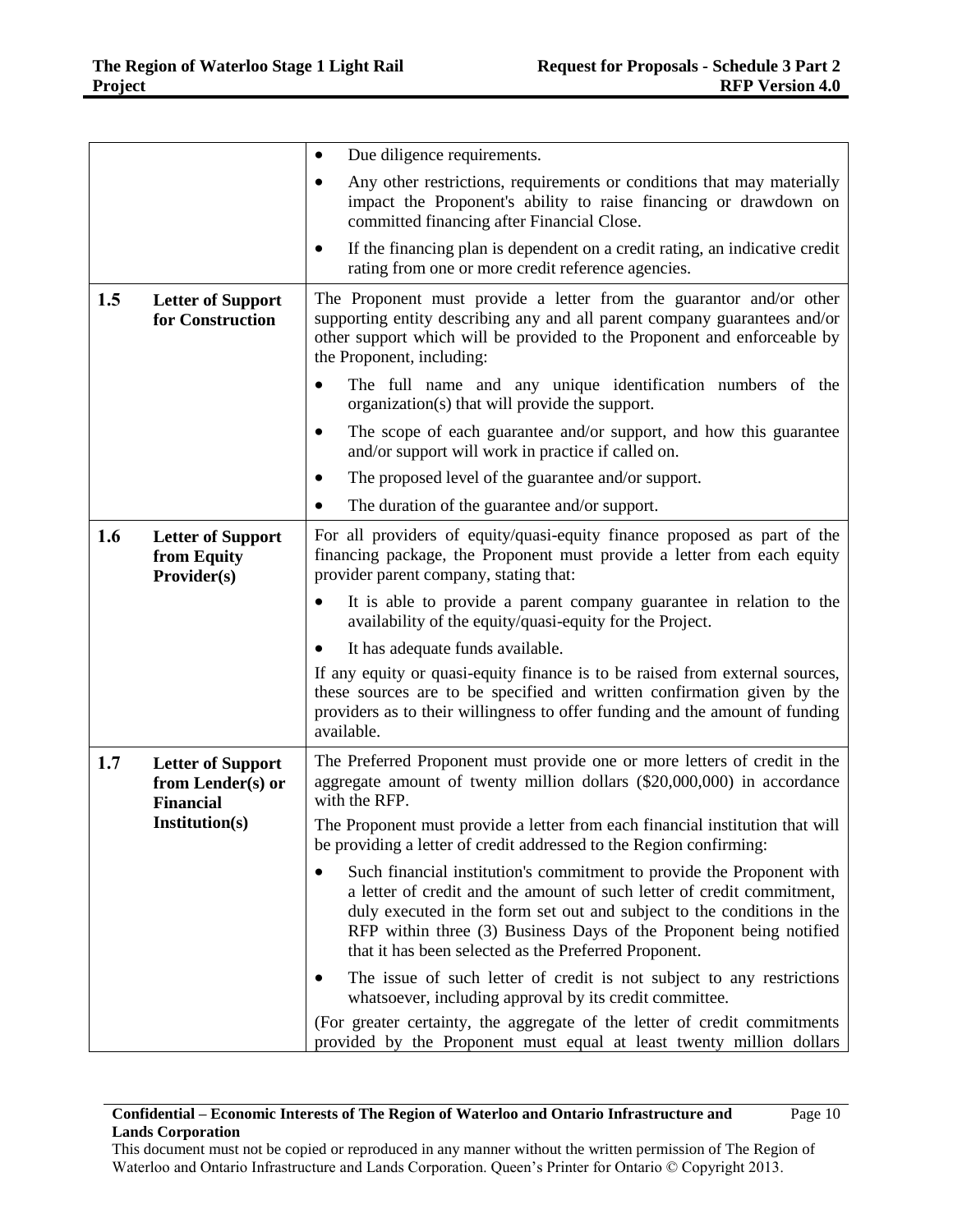|     |                                                           | $(\$20,000,000))$                                                                                                                                                                                                                                                                   |
|-----|-----------------------------------------------------------|-------------------------------------------------------------------------------------------------------------------------------------------------------------------------------------------------------------------------------------------------------------------------------------|
|     |                                                           | The Proponent must also submit a signed letter confirming that it will<br>furnish the Region with the above-noted letter of credit.                                                                                                                                                 |
|     |                                                           | The Proponent should submit a letter of support from its Lenders clearly<br>indicating the conditions that must be met prior to obtaining financing<br>approval and a detailed timeline setting out how the Proponent proposes to<br>achieve Financial Close on an expedited basis. |
| 1.8 | <b>Letters of Support</b><br>from                         | The Proponent must provide letters of support for all major sub-contractors<br>including, at a minimum:                                                                                                                                                                             |
|     | <b>Subcontractors</b>                                     | Prime Team Members, who are major sub-contractors.<br>$\bullet$                                                                                                                                                                                                                     |
|     |                                                           | All applicable parties responsible for design, construction, operations,<br>maintenance and lifecycle.                                                                                                                                                                              |
| 1.9 | <b>Proposal Summary</b>                                   | The Proponent must provide a one-page Proposal summary which outlines<br>the major elements of the Proposal, including:                                                                                                                                                             |
|     |                                                           | Major financial assumptions.<br>٠                                                                                                                                                                                                                                                   |
|     |                                                           | <b>Benchmark Rates.</b>                                                                                                                                                                                                                                                             |
|     |                                                           | Credit Spreads.                                                                                                                                                                                                                                                                     |
|     |                                                           | Other premiums/spreads.                                                                                                                                                                                                                                                             |
|     |                                                           | Debt/equity gearing ratio.                                                                                                                                                                                                                                                          |
|     |                                                           | <b>Monthly Service Payments</b>                                                                                                                                                                                                                                                     |
|     |                                                           | Design, construction, maintenance, operations and lifecycle costs.                                                                                                                                                                                                                  |
| 2.0 | <b>BASIS FOR</b><br><b>FINANCIAL</b><br><b>SUBMISSION</b> | The Proponent should use the following as basis for the Financial<br>Submission and the Financial Model. The Proponent is required to list the<br>assumptions in this Section 2.0 and confirm they have been used in the<br>Financial Submission and Financial Model.               |
|     |                                                           | All requirements identified in this section shall be included in both the 14<br>Vehicle Submission and the 16 Vehicle Submission even if they remain<br>unchanged                                                                                                                   |
| 2.1 | <b>Base Date</b>                                          | The base date to be used in developing the RFP Proposal is the Submission<br>Deadline.                                                                                                                                                                                              |
| 2.2 | <b>Financial Close</b><br><b>Date</b>                     | The Financial Close date to be used in the Proposal as the date for the start<br>of construction is April 25, 2014.                                                                                                                                                                 |
| 2.3 | <b>Duration of Project</b><br><b>Agreement</b>            | The Project Agreement provides for an expiry date of 30 years from the<br>Scheduled Substantial Completion Date.                                                                                                                                                                    |
| 2.4 | <b>Currency</b>                                           | Where prices are requested in the RFP those prices are to be submitted in<br>Base Date prices and in Canadian dollars.                                                                                                                                                              |
| 2.5 | <b>Price Validity</b>                                     | With the exception of an adjustment for movement in the relevant<br>Benchmark Rate all prices in the Proposal must remain firm and irrevocable                                                                                                                                      |

## **Confidential – Economic Interests of The Region of Waterloo and Ontario Infrastructure and Lands Corporation**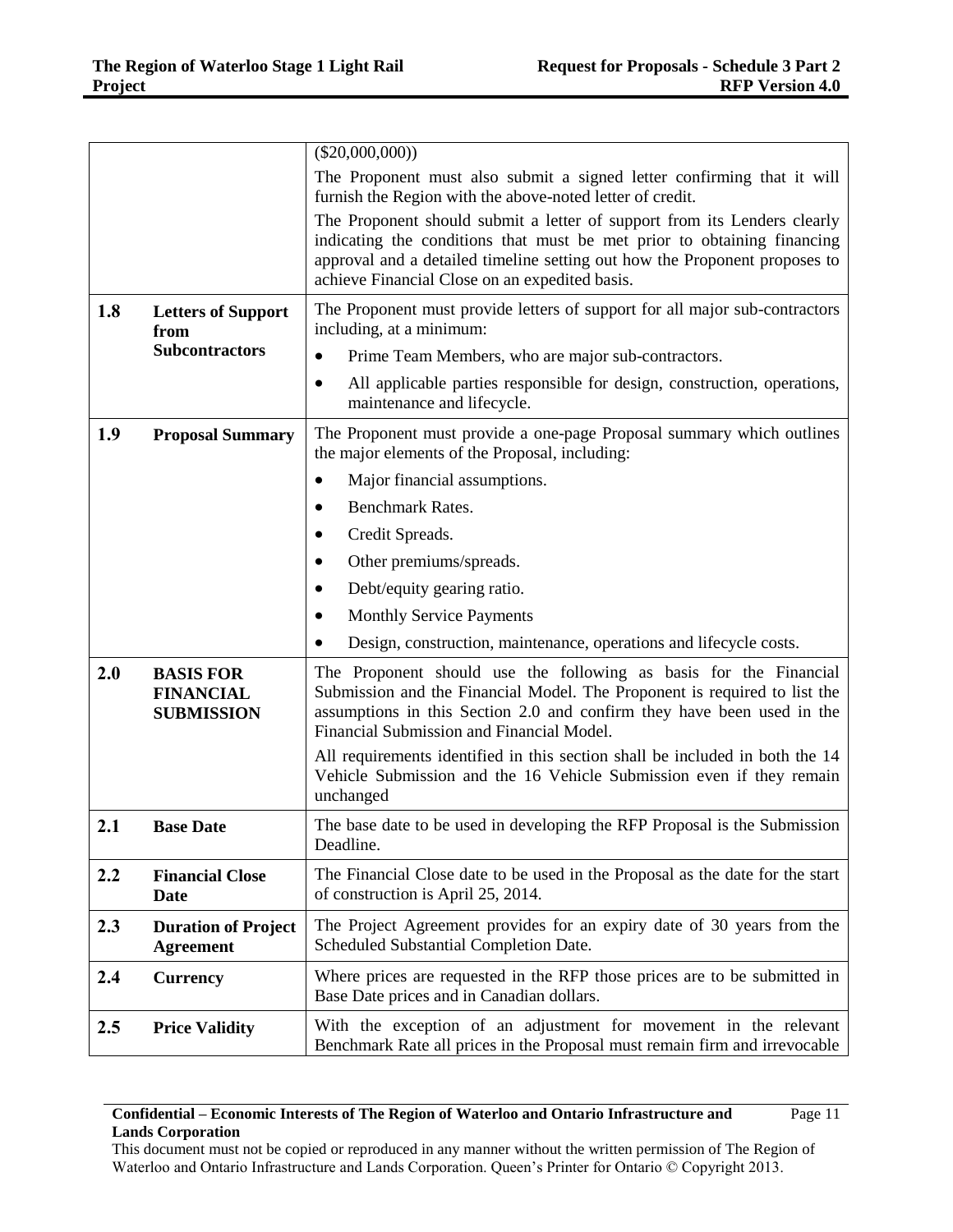|     |                         | for the Proposal Validity Period.                                                                                                                                                                                                                                                                                                                                                                                                                                                       |
|-----|-------------------------|-----------------------------------------------------------------------------------------------------------------------------------------------------------------------------------------------------------------------------------------------------------------------------------------------------------------------------------------------------------------------------------------------------------------------------------------------------------------------------------------|
| 2.6 | <b>Inflation Basket</b> | Proponents are to develop three inflation indices: (a) one to be used as the<br>Operations Escalation Factor in the Payment Mechanism (ESCO); (b) one to<br>be used as the Maintenance Escalation Factor (ESCM) in the Payment<br>Mechanism and (c) another to be used as the Lifecycle Escalation Factor in<br>the Payment Mechanism (ESCLSP).                                                                                                                                         |
|     |                         | Proponents shall develop the Operations Escalation Factor (ESCO),<br>Maintenance Escalation Factor (ESCM) and the Lifecycle Escalation Factor<br>(ESCLSP), using from one to six of the available indices below. The<br>weighted indices selected will form the basis of payment adjustments<br>related to inflation, as described in Schedule $20 -$ Payment Mechanism. The<br>indices available for selection, the CANSIM table reference, and related<br>constraints are as follows: |
|     |                         | a) Labour Industrial Aggregate $(281-0028)$ – the Proponent may apply a<br>weighting of 0%-100%                                                                                                                                                                                                                                                                                                                                                                                         |
|     |                         | b) CPIXFET $(176-0003)$ – the Proponent may apply a weighting of 0%-<br>100%                                                                                                                                                                                                                                                                                                                                                                                                            |
|     |                         | c) Machinery Manufacturing (329-0057)                                                                                                                                                                                                                                                                                                                                                                                                                                                   |
|     |                         | d) Electrical Equipment Manufacturing (329-0057)                                                                                                                                                                                                                                                                                                                                                                                                                                        |
|     |                         | e) Machinery and Equipment (329-0064)                                                                                                                                                                                                                                                                                                                                                                                                                                                   |
|     |                         | f) Durable Manufacturing (281-0028)                                                                                                                                                                                                                                                                                                                                                                                                                                                     |
|     |                         | <b>Constraint #1 - For the Operations Escalation Factor (ESCO) and</b><br>Maintenance Escalation Factor (ESCM) the Proponent may apply a total<br>weighting of 0%-100% for items c,d,e,f in aggregate. For the Lifecycle<br>Escalation Factor (ESCLSP), the Proponent may apply a total weighting of<br>0%-100% for items c,d,e,f in aggregate.                                                                                                                                         |
|     |                         | Constraint #2 - The Proponent's weighting of the Labour Industrial<br>Aggregate index must not materially exceed the proportion of labour costs<br>to its total annual operational costs for the Operations Escalation Factor<br>(ESCO). The Proponent's overall weighting of items (c) to (f), inclusive,<br>must not materially exceed the proportion of materials, components, parts,<br>and related costs to its total annual operational costs.                                    |
|     |                         | Constraint #3 - The Proponent's weighting of the Labour Industrial                                                                                                                                                                                                                                                                                                                                                                                                                      |
|     |                         | Aggregate index must not materially exceed the proportion of labour costs<br>to its total annual maintenance costs for the Maintenance Escalation Factor<br>(ESCM). The Proponent's overall weighting of items (c) to (f), inclusive,<br>must not materially exceed the proportion of materials, components, parts,<br>and related costs to its total annual maintenance costs.                                                                                                         |
|     |                         | Constraint #4 - The Proponent's weighting of the Labour Industrial                                                                                                                                                                                                                                                                                                                                                                                                                      |
|     |                         | Aggregate index must not materially exceed the proportion of labour costs<br>to its total annual lifecycle costs for the Lifecycle Escalation Factor                                                                                                                                                                                                                                                                                                                                    |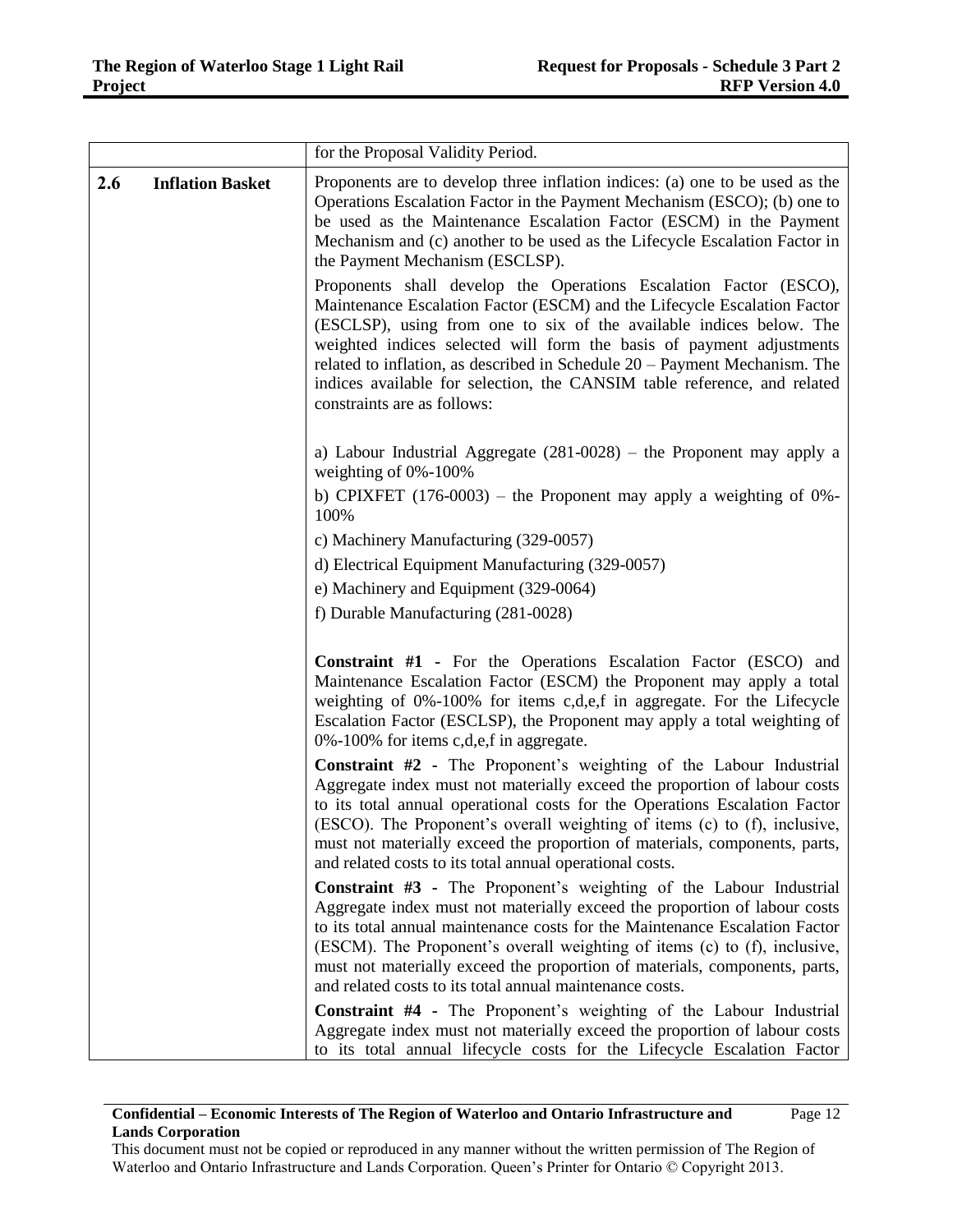|     |                       | (ESCLSP). The Proponent's overall weighting of items (c) to (f), inclusive,<br>must not materially exceed the proportion of materials, components, parts,<br>and related costs to its total annual lifecycle costs.                                                                                                                                                                                                                                                                                                                                                                                                          |
|-----|-----------------------|------------------------------------------------------------------------------------------------------------------------------------------------------------------------------------------------------------------------------------------------------------------------------------------------------------------------------------------------------------------------------------------------------------------------------------------------------------------------------------------------------------------------------------------------------------------------------------------------------------------------------|
|     |                       | <b>Constraint #5</b> - The total weighting of $(a) - (f)$ must equal 100%.                                                                                                                                                                                                                                                                                                                                                                                                                                                                                                                                                   |
|     |                       | The Proponent shall submit:                                                                                                                                                                                                                                                                                                                                                                                                                                                                                                                                                                                                  |
|     |                       | A table in the RFP Schedule 6A Part II, Sheet 5 and RFP Schedule<br>6B Part II, Sheet 5 clearly defining its selected indices and<br>weighting, for the Escalation Factors; and                                                                                                                                                                                                                                                                                                                                                                                                                                              |
|     |                       | A summary table demonstrating the Proponent's compliance with<br>$\bullet$<br>Constraint #2, Constraint #3 and Constraint #4. This table should<br>include breakdown of annual nominal costs for: labour; materials,<br>components, parts, and related costs; other maintenance cost<br>categories; and total maintenance costs. Relevant percentages<br>should also be provided.                                                                                                                                                                                                                                            |
|     |                       | For evaluation purposes only, all Escalation Factors are to be assumed to be<br>at a rate of increase of 2.0% per annum and indexation will be applied on an<br>contract year basis starting from assumed date of Financial Close. For<br>clarity these constraints remain unchanged for the 14 Vehicle Submission<br>and the 16 Vehicle Submission.                                                                                                                                                                                                                                                                         |
| 2.7 | <b>Interest Rates</b> | The Proponent is required to provide, in its Proposal, the relevant<br>Benchmark Rate(s) it has used as priced at 10:00 a.m. local Toronto time on<br>the date set out in the Timetable Section $3.1(1)(ii)$ of Schedule 1 of the RFP<br>for the Submission Deadline.                                                                                                                                                                                                                                                                                                                                                        |
|     |                       | The Proponents are required to provide clearly defined, verifiable and<br>transparent supporting information on source and composition of the<br>Benchmark Rate(s) identified through publicly observable screen shots (e.g.<br>include a Bloomberg screen or Reuters screen) from which Benchmark<br>Rate(s) was extracted, average life, drawdown and repayment profile and<br>where applicable, formulas and calculations that would allow the Region to<br>verify the reference interest Benchmark Rate(s) at Financial Close.                                                                                           |
|     |                       | For financing solutions that involve $swap(s)$ , the Proponent is required to<br>complete the information in the Appendix A Swap Term Sheet attached to<br>this Part 2 of Schedule 3 of the RFP.                                                                                                                                                                                                                                                                                                                                                                                                                             |
|     |                       | The Proponent must define, describe and provide details and explanations of<br>any spread, premium, Lenders' margins and any other adjustments (for<br>example flex rates, liquidity premiums or margins for executable rates, etc.)<br>over and above the Benchmark Rate that the Proponent considers necessary.<br>Any such additional interest rate risk over and above the Benchmark Rate(s)<br>should be clearly quantified in the Proposal and will not be adjusted at<br>Financial Close. For greater clarity, any hedge premium, delayed draw<br>premium or swap counterparty credit premium will not be adjusted at |

## **Confidential – Economic Interests of The Region of Waterloo and Ontario Infrastructure and Lands Corporation**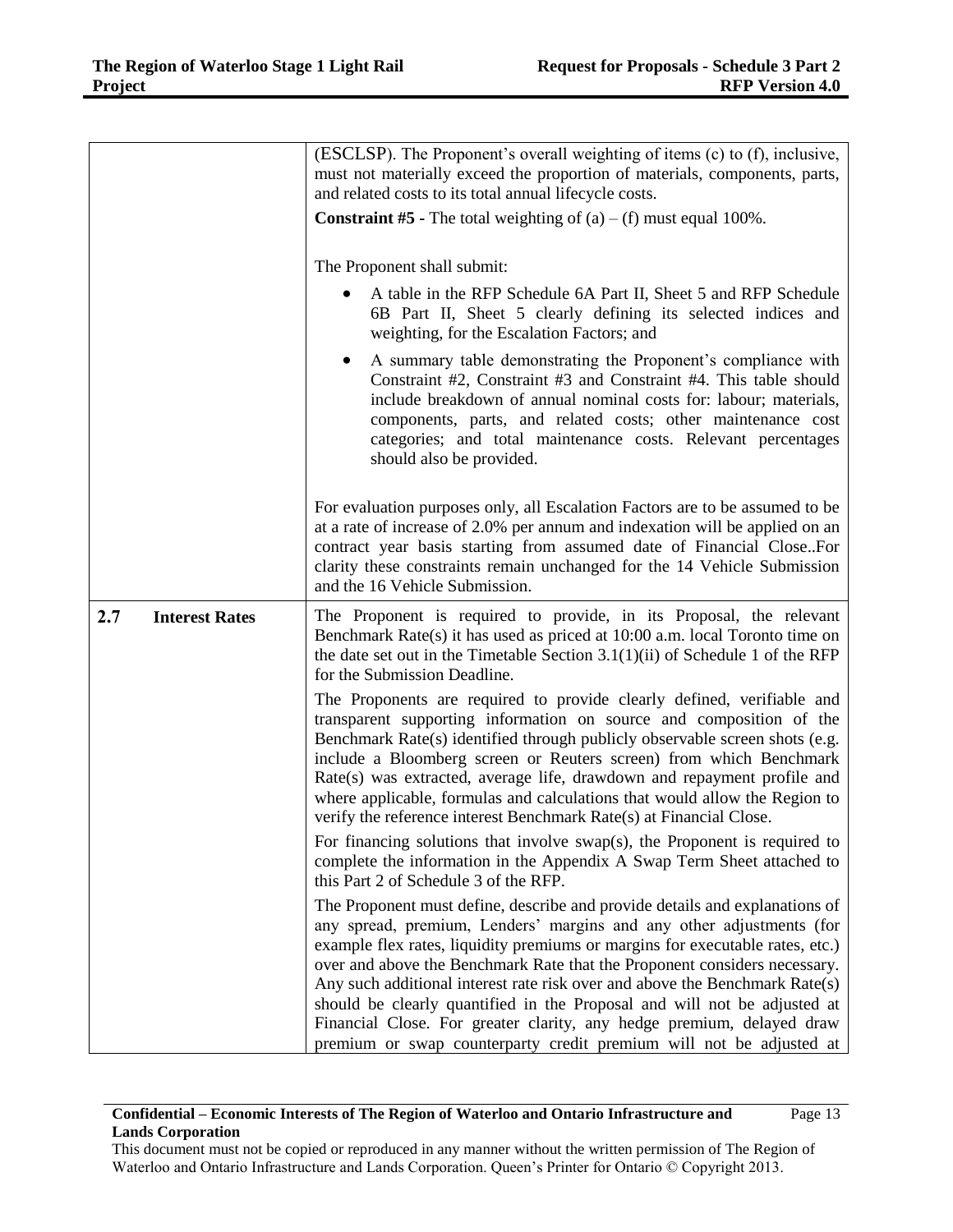|      |                                                           | Financial Close.                                                                                                                                                                                                                                                                                                                                                                                                                                                                       |
|------|-----------------------------------------------------------|----------------------------------------------------------------------------------------------------------------------------------------------------------------------------------------------------------------------------------------------------------------------------------------------------------------------------------------------------------------------------------------------------------------------------------------------------------------------------------------|
|      |                                                           | The verifiable Benchmark Rate(s) will be the only rate(s) that will be<br>changed for Financial Close on Benchmarking Date in accordance with this<br>Part 2 of Schedule 3 of the RFP. The Proponent should refer to Section B of<br>this Part 2 of Schedule 3 of the RFP for the Region approach to interest rate<br>adjustment and the Region parameters for acceptable Benchmark Rates.                                                                                             |
| 2.8  | <b>Indicative Credit</b><br><b>Spread</b><br>Benchmark(s) | If the Proponent desires to participate in future Credit Spread Lock-in Dates<br>(i.e. the First and Final Credit Spread Lock-in Dates), the Proponent, in<br>accordance with RFP Section $5.5(1)(c)$ , shall submit an "Indicative Credit<br>Spread Benchmark(s)" that will be used to justify and assess the<br>reasonableness, volatility and consistency of the Credit Spread and any<br>changes to or confirmation of the Credit Spread at future Credit Spread<br>Lock-in Dates. |
|      |                                                           | The Indicative Credit Spread Benchmark(s) shall consist of publicly<br>verifiable and observable tools/rates or basket of tools/rates used to measure<br>the movement and consistency of the Credit Spread (e.g. may include basket<br>of corporate bonds, GTAA, 407, provincial bonds etc.). For greater clarity,<br>after the Submission Deadline the Indicative Credit Spread Benchmark(s)<br>shall not change.                                                                     |
|      |                                                           | If in the Region's sole discretion the Indicative Credit Spread Benchmark(s)<br>is unsatisfactory, the Region reserve the right to request that the Proponent<br>clarify the submitted Indicative Credit Spread Benchmark(s) and/or require<br>the Proponent to resubmit the Indicative Credit Spread Benchmark(s).                                                                                                                                                                    |
| 2.9  | <b>Discount Rates</b>                                     | For purposes of the net present value ("NPV") calculation, the Proponent is<br>required to use a 3.0% discount rate discounted to the Base Date in all cases<br>unless specifically required otherwise by the RFP.                                                                                                                                                                                                                                                                     |
| 2.10 | <b>Payment Date</b>                                       | For purposes of calculating the NPV, all monthly payments by the Region<br>are assumed to be made on the last day of each Contract Month.                                                                                                                                                                                                                                                                                                                                              |
| 2.11 | <b>Tax</b>                                                | The Proponent must provide details of its taxation assumptions to<br>demonstrate to the Region that the Proponent has actively considered all tax<br>implications of the Project Agreement on the Proponent. The Proponent is<br>solely responsible for the completeness and correctness of these<br>assumptions.                                                                                                                                                                      |
| 2.12 | <b>Design and Bid Fee</b>                                 | The Region will directly pay the Design and Bid Fee to the unsuccessful<br>Proponents.                                                                                                                                                                                                                                                                                                                                                                                                 |
|      |                                                           | The Proponent shall not include the payment of this Design and Bid Fee in<br>its financial model.                                                                                                                                                                                                                                                                                                                                                                                      |
| 2.13 | <b>Payment</b>                                            | The Payment Mechanism as described in Schedule 20 - Payment<br>Mechanism of the Project Agreement is to be used without exception for the                                                                                                                                                                                                                                                                                                                                              |

## **Confidential – Economic Interests of The Region of Waterloo and Ontario Infrastructure and Lands Corporation**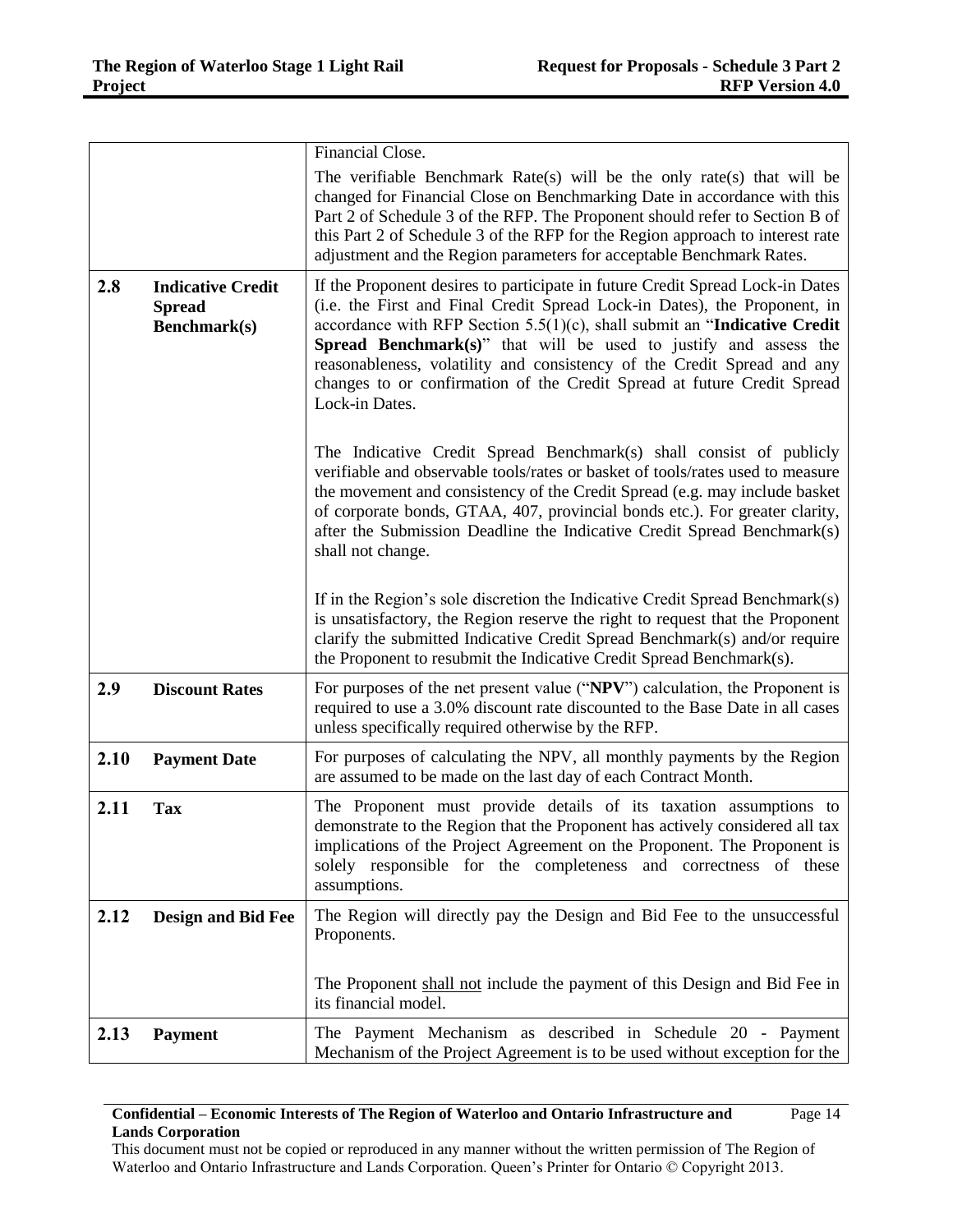|      | <b>Mechanism</b>                                   | Proposal (unless the change is included as an accepted Innovation<br>Submission).                                                                                                                                                                                                                                                                                                                                                                                                                                                                                                                                                                                                                                           |
|------|----------------------------------------------------|-----------------------------------------------------------------------------------------------------------------------------------------------------------------------------------------------------------------------------------------------------------------------------------------------------------------------------------------------------------------------------------------------------------------------------------------------------------------------------------------------------------------------------------------------------------------------------------------------------------------------------------------------------------------------------------------------------------------------------|
| 2.14 | <b>Refinancing</b>                                 | The Proponent must describe any plans for refinancing in its Proposal<br>including, for greater clarity, any Mandatory Refinancing(s) (as defined in<br>Schedule 28 - Refinancing of the Project Agreement). Where it is intended<br>that debt will be refinanced, the Proponent must provide details of any<br>assumptions about the structure and the timing of refinancing, interest rates,<br>margins, timing of repayments, reserve accounts and cover ratios.<br>The Proponent must describe the maturity of any original interest rate<br>hedges (swaps) entered into at Financial Close and Proponent's plans and<br>contractual rights related to these swaps if the refinancing(s) described<br>above take place. |
| 2.15 | <b>NPV Calculation</b>                             | The NPV must be calculated using Microsoft Excel's XNPV formula using<br>the monthly payment schedules (including Monthly Service Payments and<br>other expected payments), based on the assumptions listed in Section 4.0<br>below.                                                                                                                                                                                                                                                                                                                                                                                                                                                                                        |
| 2.16 | <b>Substantial</b><br>Completion<br><b>Payment</b> | The "Substantial Completion Payment" amount shall be calculated in<br>accordance with the parameters set out below and included in the<br>Proponent's Financial Submission. The amount of the Substantial<br>Completion Payment may be adjusted by agreement between the Parties<br>prior to Commercial Close.                                                                                                                                                                                                                                                                                                                                                                                                              |
|      |                                                    | <b>Completion Payment Calculation Parameters:</b><br>The<br>Substantial<br>Substantial Completion Payment shall act as a "take-out" payment, such that<br>the amount of the payment shall be sized to reduce the amount of Private<br>Capital Invested equal to the greater of 22.5% of Aggregate of Total<br>Capitalized Cost of Construction, or \$125,000,000. Proponents must ensure<br>that their financial structure and related use of Milestone Payments ensure<br>this.                                                                                                                                                                                                                                            |
|      |                                                    | For calculation purposes, "Private Capital Invested" means the total<br>amount of financing advanced (Senior Debt, Junior Debt and equity capital)<br>and utilized in the project to fund project costs. The intention is to ensure<br>that there is no less than \$125,000,000 or 22.5% of Aggregate of Total<br>Capitalized Cost of Construction, whichever value is greater, of private<br>capital is left in the project following payment of the Substantial<br>Completion Payment amount.                                                                                                                                                                                                                             |
|      |                                                    | The above parameters shall be used to calculate the value of the Substantial<br>Completion Payment based on the Proponent's Financial Model as at the<br>date of Financial Close. The interest rate resetting process may alter the<br>amount of the Substantial Completion Payment.                                                                                                                                                                                                                                                                                                                                                                                                                                        |
|      |                                                    | For clarity, Proponents are requested to split the Substantial Completion<br>Payment into Substantial Completion Payment for LRT System Works and<br>Public Infrastructure Works (please refer to Schedule 21 of the Project<br>Agreement for details). Further, these constraints remain unchanged for the                                                                                                                                                                                                                                                                                                                                                                                                                 |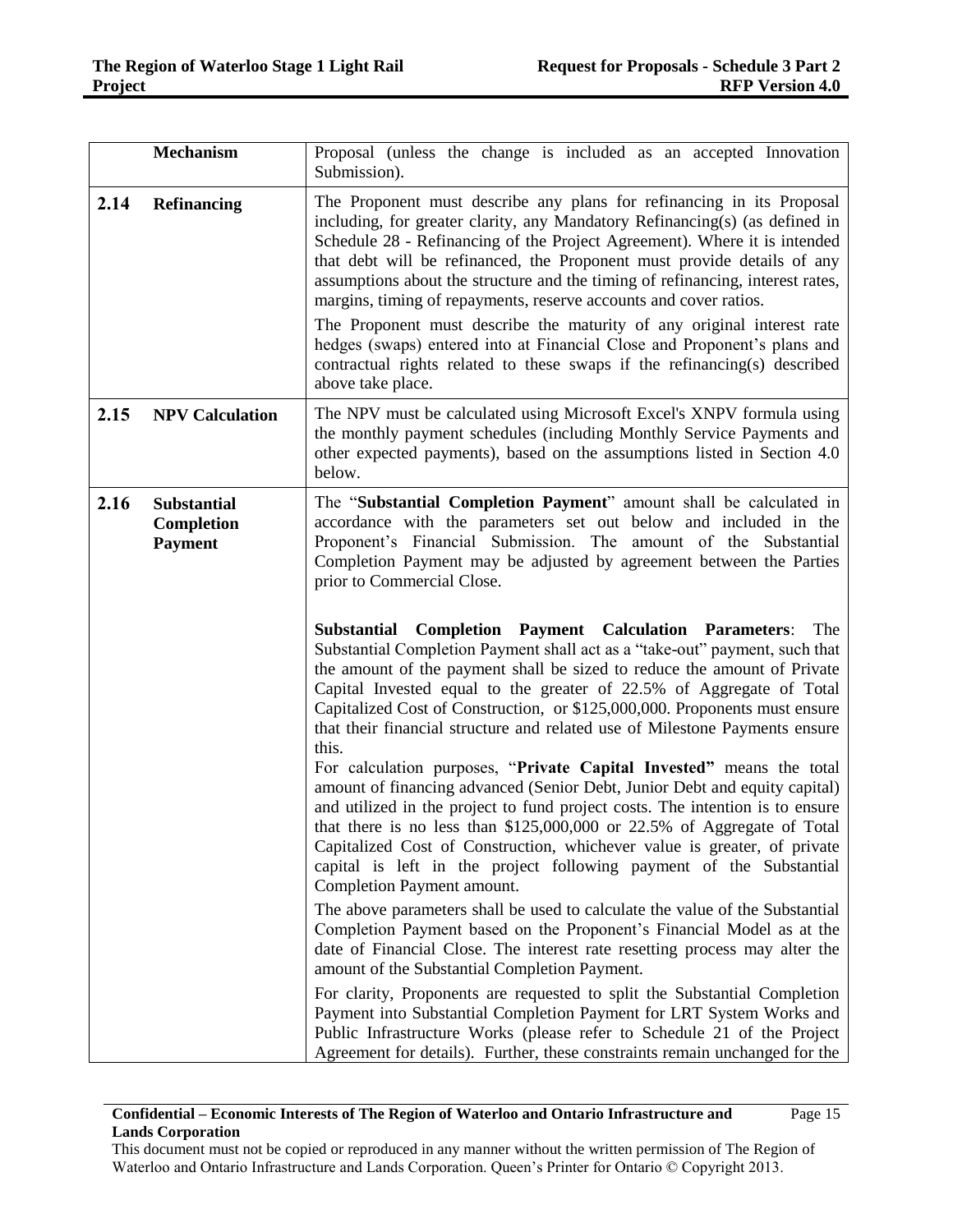|      |                                               | 14 Vehicle Submission and the 16 Vehicle Submission.                                                                                                                                                                                                                                                                                                                                                                                                                                                                                                                                                                                                                                                                                                                                                                                                                                                                                                                                                                                                                    |  |
|------|-----------------------------------------------|-------------------------------------------------------------------------------------------------------------------------------------------------------------------------------------------------------------------------------------------------------------------------------------------------------------------------------------------------------------------------------------------------------------------------------------------------------------------------------------------------------------------------------------------------------------------------------------------------------------------------------------------------------------------------------------------------------------------------------------------------------------------------------------------------------------------------------------------------------------------------------------------------------------------------------------------------------------------------------------------------------------------------------------------------------------------------|--|
| 2.17 | <b>Construction</b><br><b>Period Payments</b> | The Proponent may elect to receive Milestone Payments from the Region,<br>prior to the Substantial Completion Date, subject to the terms and conditions<br>outlined in Schedule 21 of the Project Agreement. Milestone Payment<br>amounts must be included in the 6A Price Form, Sheet 1 and the 6B Price<br>Form, Sheet 1 using the instructions to Proponents included in the form.<br><b>Milestone Payment calculation parameters and constraints:</b><br>The Proponent may determine the timing, frequency and amounts of<br>Milestone Payments, subject to Schedule 21 of the Project Agreement and<br>the following criteria and constraints:<br>The Proponent cannot receive a payment from the Region until a<br>greater of 22.5% of the Aggregate of Total Capitalized Cost of<br>\$125,000,000 of Construction<br>and Non-<br>Construction or<br>Construction Costs has been drawn from sources of Private Capital<br>Invested and spent on the Project. For clarity, the 22.5% is net of<br>any cash proceeds accounts established in the financial model by |  |
|      |                                               | the Proponent.<br>No more than one (1) Milestone Payment per month can be made<br>by the Region to the Proponent. For modelling and NPV calculation<br>purposes, the Milestone Payment should occur on the last calendar<br>day of the month the payment is made.<br>The Aggregate of the Maximum Milestone Payment (as defined in<br>Schedule 21 of the Project Agreement) must not exceed 85% of the<br>Aggregate of Costs Eligible for Milestone Payment Amounts.<br>Each Milestone Payment shall return a positive "OK" message in<br>"Sheet $1$ – Construction Period" of the 6A Price Form and the 6B<br>Price Form.<br>These constraints remain unchanged for the 14 Vehicle Submission<br>and the 16 Vehicle Submission.<br>For clarity, Proponents are requested to split the Milestone Payments into<br>payments for LRT System Works and Public Infrastructure Works (please                                                                                                                                                                                 |  |
|      |                                               | refer to Schedule 21 of the Project Agreement for details).                                                                                                                                                                                                                                                                                                                                                                                                                                                                                                                                                                                                                                                                                                                                                                                                                                                                                                                                                                                                             |  |
| 2.18 | <b>Accounting</b>                             | The Proponents are solely responsible for the completeness and correctness<br>of their accounting assumptions.                                                                                                                                                                                                                                                                                                                                                                                                                                                                                                                                                                                                                                                                                                                                                                                                                                                                                                                                                          |  |
| 2.19 | <b>Base Relevant</b>                          | Base Relevant Insurance Cost as detailed in Schedule 25 - Insurance and<br>Performance Security Requirements of the Project Agreement will be equal                                                                                                                                                                                                                                                                                                                                                                                                                                                                                                                                                                                                                                                                                                                                                                                                                                                                                                                     |  |

#### **Confidential – Economic Interests of The Region of Waterloo and Ontario Infrastructure and Lands Corporation** Page 16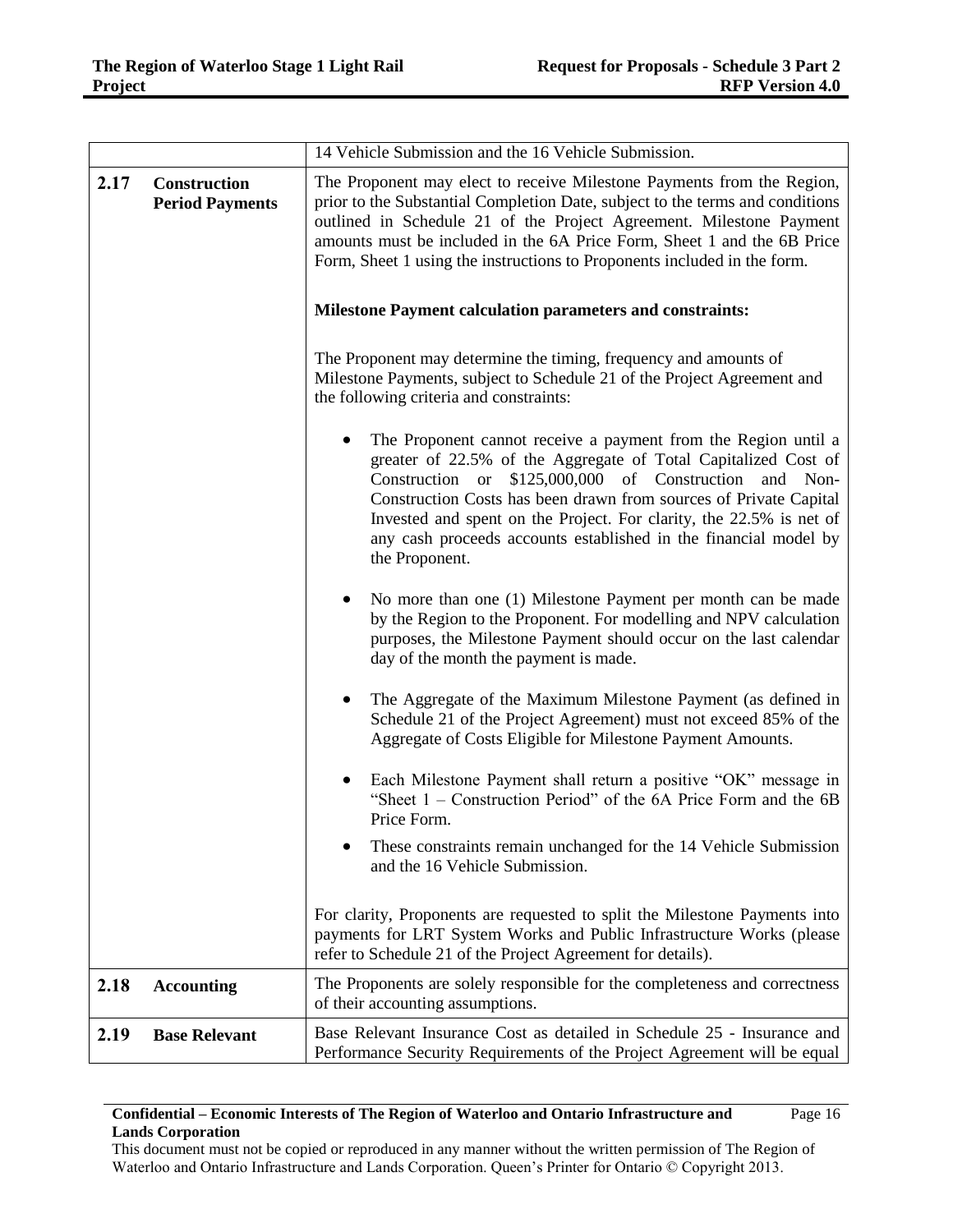|      | <b>Insurance Cost</b>                      | to one million and seven hundred thousand dollars \$1,700,000 per annum.                                                                                                                                                                                                                                                                                                                                                                                                                                                                                                                                                                                                                                                                                                                                                                                                                                                                                                                                                                                                                                                                                                                                                                                                                                                                                                                                                                                                                                                                                     |
|------|--------------------------------------------|--------------------------------------------------------------------------------------------------------------------------------------------------------------------------------------------------------------------------------------------------------------------------------------------------------------------------------------------------------------------------------------------------------------------------------------------------------------------------------------------------------------------------------------------------------------------------------------------------------------------------------------------------------------------------------------------------------------------------------------------------------------------------------------------------------------------------------------------------------------------------------------------------------------------------------------------------------------------------------------------------------------------------------------------------------------------------------------------------------------------------------------------------------------------------------------------------------------------------------------------------------------------------------------------------------------------------------------------------------------------------------------------------------------------------------------------------------------------------------------------------------------------------------------------------------------|
|      |                                            | (For greater clarity, the Base Relevant Insurance Cost as provided above is<br>required to be carried by all Proponents for the Relevant Insurance Inception<br>Date and every period thereafter up to the Expiry Date. Such costs will be<br>subject to benchmarking per the methodology outlined in Schedule 25 -<br>Insurance and Performance Security Requirements of the Project<br>Agreement).                                                                                                                                                                                                                                                                                                                                                                                                                                                                                                                                                                                                                                                                                                                                                                                                                                                                                                                                                                                                                                                                                                                                                         |
| 2.20 | <b>Inflation escalation</b><br>eligibility | Proponents must provide real cost numbers for maintenance costs, lifecycle<br>costs, and operations costs and then apply a flat 2% escalation for NPV<br>calculation purposes. A portion of Special Purpose Vehicle ("SPV") costs<br>may be indexed ("Eligible SPV Costs") based on the Maintenance<br>Escalation Factor as defined in Schedule 20 of the Project Agreement<br>(ESCM). Eligible SPV costs should be included in the Monthly Service<br>Payments for Maintenance as defined in Schedule 20 of the Project<br>Agreement (MSPM). The portion of SPV costs not eligible for escalation<br>("Ineligible SPV Costs") shall be included in the un-escalated General<br>portion of the Monthly Service Payments, as defined in Schedule 20 of the<br>Project Agreement (MSPG).<br>For clarity:<br>Eligible SPV Costs shall only include any reasonable fees or<br>expenses incurred directly by the SPV that are directly related to the<br>administration of the Project Agreement and are paid directly to<br>third parties as a pass-through expenses for services related to:<br>External audit, legal, and tax advisors;<br>The Lender's agent and/or trustee; and<br>Rating agency fees.<br>Eligible SPV Costs shall not include any payments or distributions<br>in any form to Lenders or Equity Providers that could serve as a<br>source of funding for the payment of interest, principle or dividend<br>distributions of any form.<br>These constraints remain unchanged for the 14 Vehicle Submission<br>and the 16 Vehicle Submission. |
| 2.21 | <b>Affordability</b><br>Criteria           | The "Affordability Cap" and its related calculation are defined in<br>Affordability Compliance Form of this RFP and are summarized below. The<br>form should be filled on a nominal basis on a calendar year schedule and<br>assuming a 30 year DBFOM term. For clarity, the annual payments inserted<br>in the form will not be adjusted for Baseline Service Plan changes or for a<br>DBFOM. The Affordability Criteria will apply to Baseline Service Plan 1<br>only, as defined in Schedule 15-3 Article 3 of the Project Agreement                                                                                                                                                                                                                                                                                                                                                                                                                                                                                                                                                                                                                                                                                                                                                                                                                                                                                                                                                                                                                      |

This document must not be copied or reproduced in any manner without the written permission of The Region of Waterloo and Ontario Infrastructure and Lands Corporation. Queen's Printer for Ontario © Copyright 2013.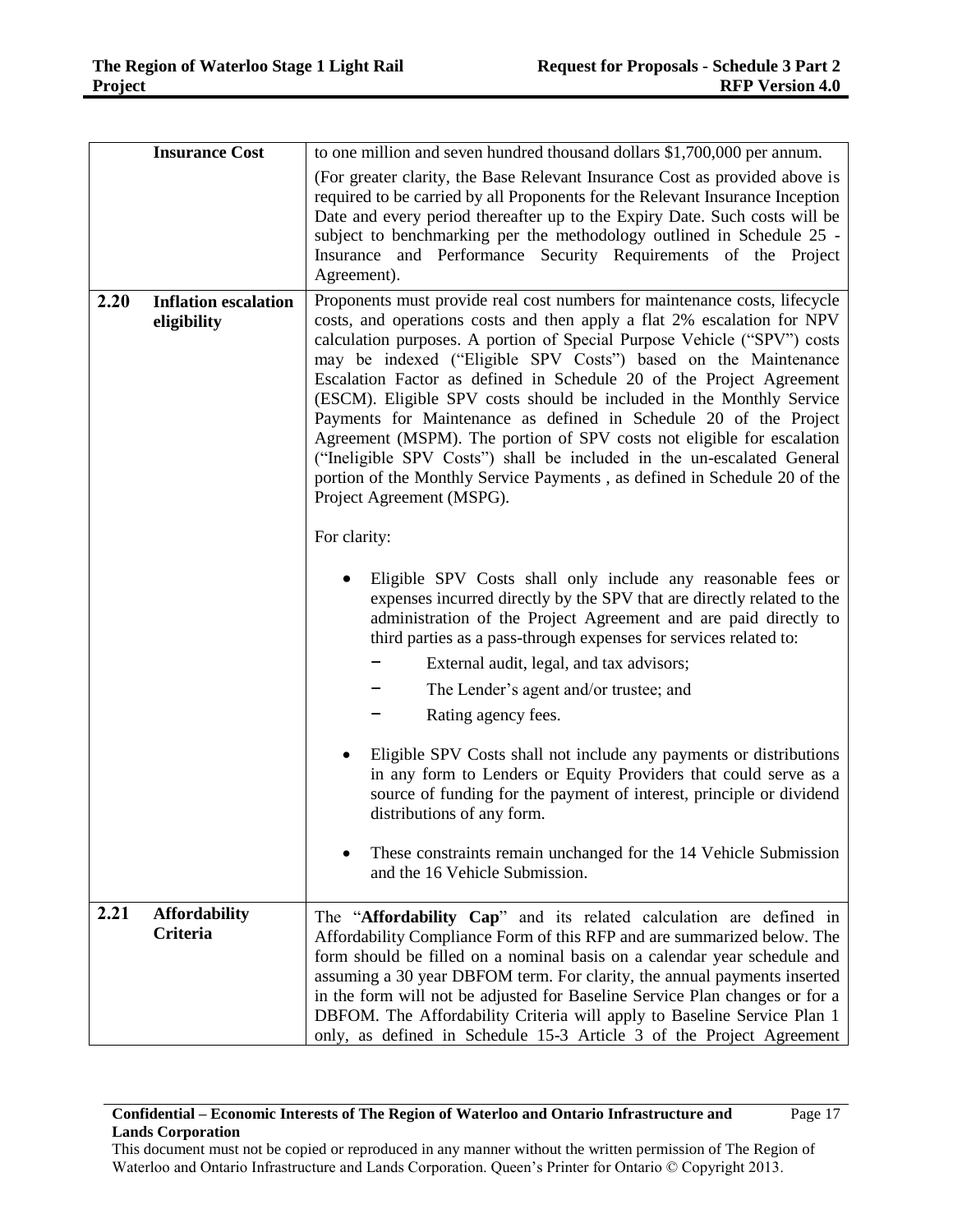| ("BSP1").    |                                                                                           |                                                                                                                                                                                                                                                                                                                                                                         |
|--------------|-------------------------------------------------------------------------------------------|-------------------------------------------------------------------------------------------------------------------------------------------------------------------------------------------------------------------------------------------------------------------------------------------------------------------------------------------------------------------------|
|              | Compliance Form as follows:                                                               | Each Proponent will compute an Adjusted Bid Profile in the Affordability                                                                                                                                                                                                                                                                                                |
|              | Component                                                                                 | Source                                                                                                                                                                                                                                                                                                                                                                  |
|              | Sum of all<br><b>MSPs</b>                                                                 | As computed by Proponents in their Financial<br>Model based costs for BSP1 only based on a<br>calendar year basis                                                                                                                                                                                                                                                       |
| $\mathrm{+}$ | Region P&I<br>for<br>Construction<br>Payments and<br>Substantial<br>Completion<br>Payment | Computed by Proponents based on their<br>Milestone Payments and their Substantial<br>Completion Payment net of available funding<br>for the Project, as outlined in Affordability<br>Compliance Form                                                                                                                                                                    |
| ⋍            | <b>Adjusted Bid</b><br>Profile                                                            | Computed by each Proponent as a nominal<br>annual amount paid by the Region during the<br><b>Concession Period</b>                                                                                                                                                                                                                                                      |
|              | the "Affordability Criteria":                                                             | Each Proponent must compare the Adjusted Bid Profile against the<br>Affordability Cap to test compliance with the following criteria, collectively                                                                                                                                                                                                                      |
|              |                                                                                           | 1. $\sum$ Adjusted Bid Profile (over 30 yr operating term) $\leq \sum$ Affordability<br>Cap (over 30 year operating term); and                                                                                                                                                                                                                                          |
|              | 2018 (calendar year; and                                                                  | 2. Adjusted Bid Profile cannot exceed the Affordability Cap in 2017 and                                                                                                                                                                                                                                                                                                 |
|              | term.                                                                                     | 3. Other than 2017 and 2018, the Adjusted Bid Profile can exceed the<br>Affordability Cap by no more than 15% in any year over the operating                                                                                                                                                                                                                            |
|              |                                                                                           | Only those Proponent submissions that satisfy each of the Affordability<br>Criteria will be deemed to be affordable "Affordable". Refer to Section 6.4<br>of the RFP for evaluation procedures. For clarity, any Proposal submitted by<br>a Proponent that does not meet both of the Affordability Criteria, will be<br>deemed to be not affordable ("Not Affordable"). |
|              | remain unchanged for both submissions.                                                    | A separate Affordability Compliance Form has been provided for the 14<br>Vehicle Submission (i.e. Schedule 6A Part III) and for the 16 Vehicle<br>Submission (i.e. Schedule 6B Part III). However, the Affordability Criteria                                                                                                                                           |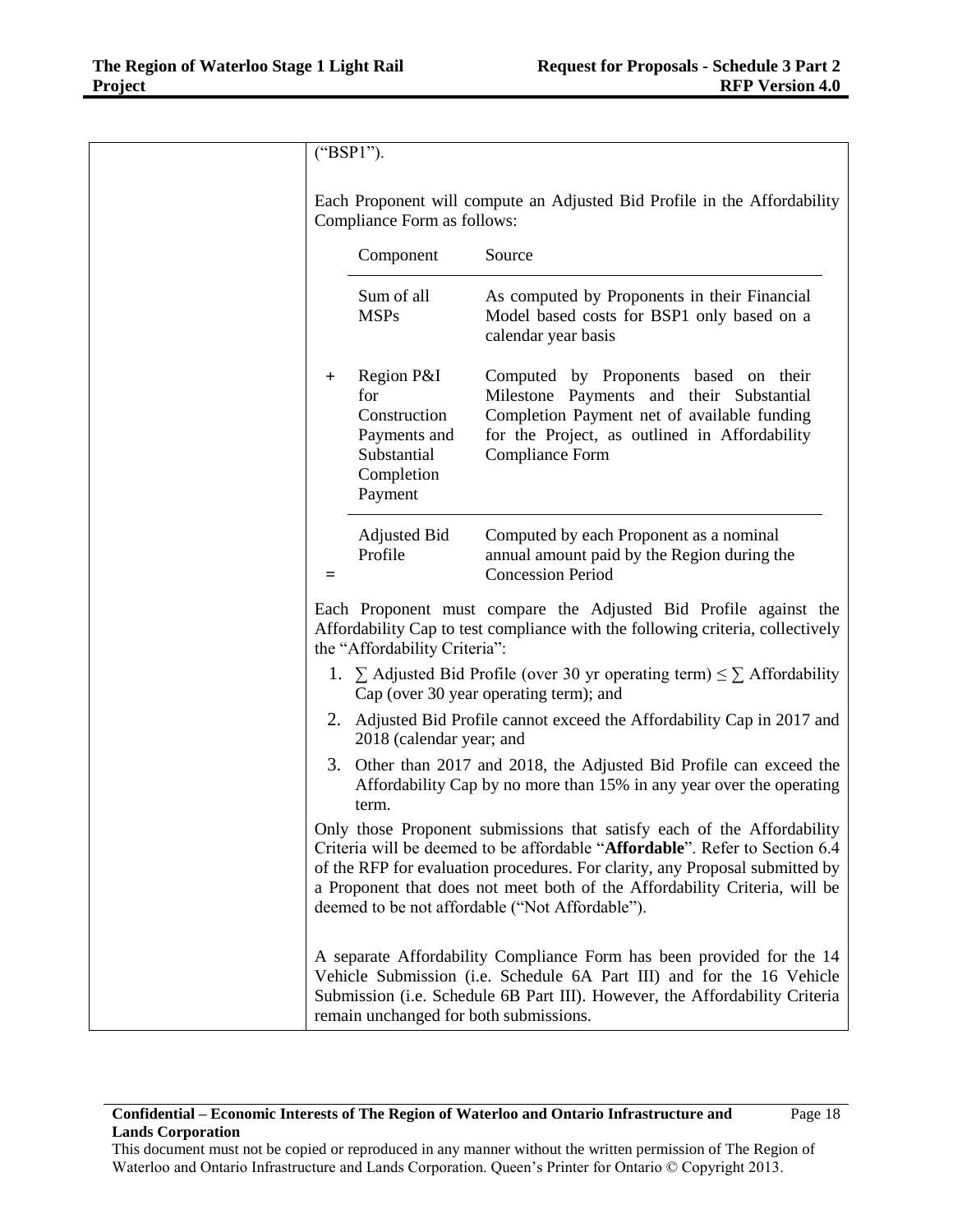| 2.22 | 14/16 Vehicle Test                   | For each Proponent, the NPV of their 14 Vehicle Financial Submission will<br>be compared to the NPV of their 16 Vehicle Financial Submission, and the<br>submission with a lower NPV will be selected as the Vehicle Standard for<br>that Proponent (the "14/16 Vehicle Test"). In the case where a Proponent's<br>14 Vehicle Submission and 16 Vehicle Submission have the same NPV, the<br>16 Vehicle Submission will be selected as the Vehicle Standard.<br>For clarity, it is noted that each Proponent may have a different Vehicle                                                           |
|------|--------------------------------------|-----------------------------------------------------------------------------------------------------------------------------------------------------------------------------------------------------------------------------------------------------------------------------------------------------------------------------------------------------------------------------------------------------------------------------------------------------------------------------------------------------------------------------------------------------------------------------------------------------|
|      |                                      | Standard.                                                                                                                                                                                                                                                                                                                                                                                                                                                                                                                                                                                           |
| 2.23 | Independent<br><b>Certifier Fees</b> | The Region expects to share Independent Certifier costs with the Proponents<br>on an equal basis. Therefore, the Proponent's Financial Submission shall<br>include \$450,000 for Independent Certifier fees (i.e. the Proponent's 50% of<br>the \$900,000 of total estimated Independent Certified costs). This amount<br>will be used for evaluation purposes only and will be adjusted before<br>Commercial Close to reflect the actual fees to be charged by the<br>Independent Certifier after the joint procurement of the Independent<br>Certifier by the Preferred Proponent and the Region. |
| 2.24 | <b>Baseline Service</b><br>Plan      | The Proponent must confirm that it has based its pricing upon the Baseline<br>Service Plans data identified in Project Agreement Schedule 15-3.<br>These constraints remain unchanged for the 14 Vehicle Submission and the<br>16 Vehicle Submission.                                                                                                                                                                                                                                                                                                                                               |
| 2.25 | Pricing                              | All pricing information for the 14 Vehicle Submission and the 16 Vehicle<br>Submission should be filled in the attached Microsoft Excel files entitled<br>RFP Schedule 6A Part 2 and RFP Schedule 6B Part 2.                                                                                                                                                                                                                                                                                                                                                                                        |
|      |                                      | All pricing in the RFP Schedule 6A Price Form and the Schedule 6B Price<br>Form should be provided on a monthly basis on a real basis (i.e. un-<br>escalated) and without HST, except where specified. Further, Proponents<br>are expected to provide pricing for both the DBFOM and DBFM options as<br>outlined in the RFP Schedule 6A and Schedule 6B Price Forms.                                                                                                                                                                                                                                |
|      |                                      | All instructions noted below apply for both the 14 Vehicle Submission and<br>the 16 Vehicle Submission unless specifically noted.                                                                                                                                                                                                                                                                                                                                                                                                                                                                   |
|      |                                      | <b>Monthly Service Payment:</b>                                                                                                                                                                                                                                                                                                                                                                                                                                                                                                                                                                     |
|      |                                      | The Proponent shall provide a Monthly Service Payment for<br>each Baseline Service Plan for each month from January to<br>December as required by RFP Schedule 6A Price Form and<br>Schedule 6B Price Form. While Monthly Service Payments<br>may vary over the calendar year, MSPs for specific Baseline<br>Service Plans will not change over the contract years except for                                                                                                                                                                                                                       |

## **Confidential – Economic Interests of The Region of Waterloo and Ontario Infrastructure and Lands Corporation**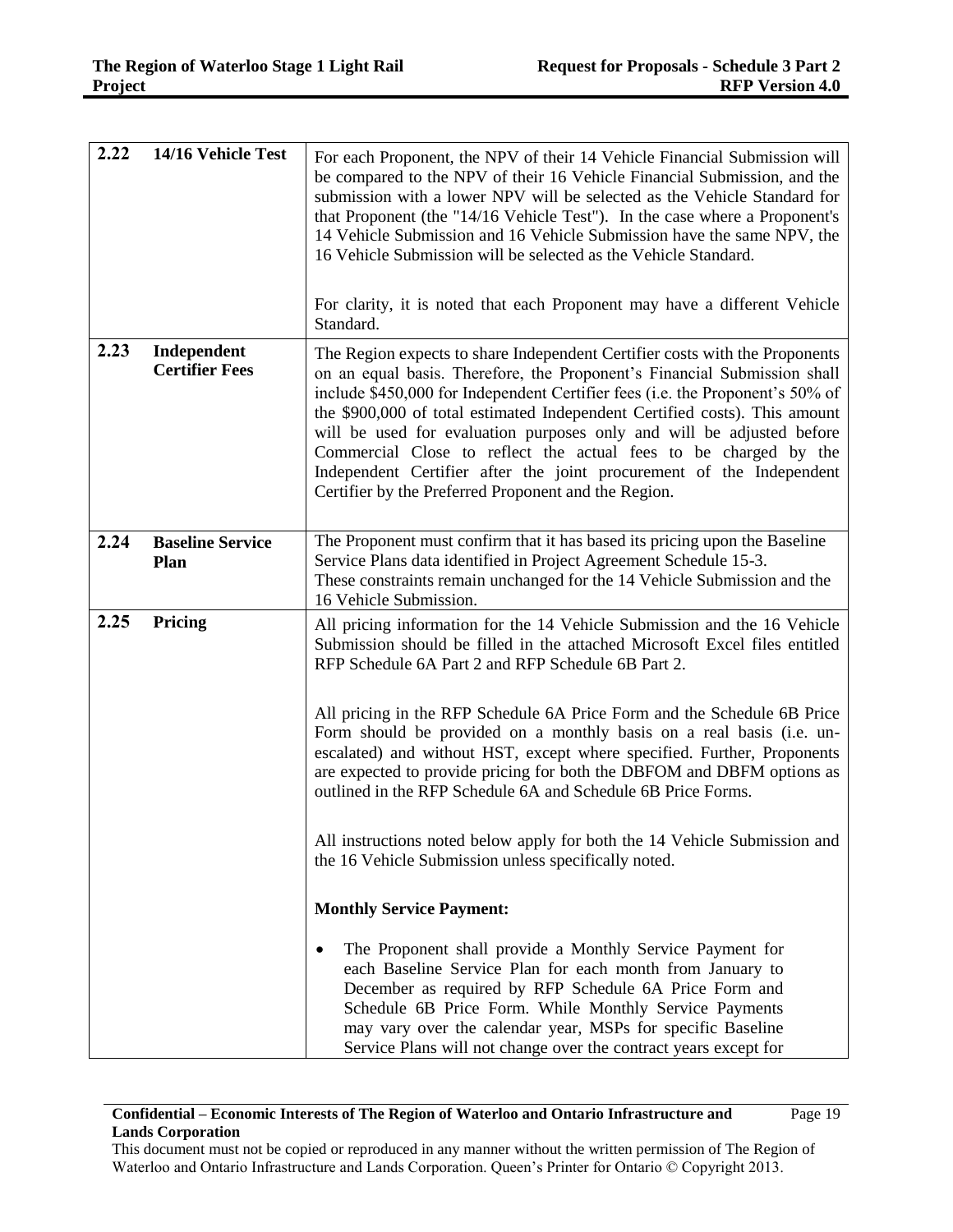| allowed escalation (e.g. the MSP for January for BSP1 will not<br>change except for escalation for any month of January over the<br>concession period).                                                                                                                                                                                                                                |
|----------------------------------------------------------------------------------------------------------------------------------------------------------------------------------------------------------------------------------------------------------------------------------------------------------------------------------------------------------------------------------------|
| Each Proponent may bid a variable un-escalated general portion<br>$\bullet$<br>of the Monthly Service Payment (MSPG) which would employ<br>a single step structure where MSPG in the early years<br>("MSPG1") may be set to a value which is less than the MSPG<br>in the later years ("MSPG2") of the Project Term with the<br>following additional constraints:                      |
| Constraint #1: MSPG1 must be greater than or equal to<br>\$600,000 and must be in effect from Contract Month 1 to<br>no later than Contract Month 84 and                                                                                                                                                                                                                               |
| Constraint #2: MSPG2 must be greater than or equal to<br>MSPG1 and must be in effect from the time MSPG1 ends to<br>the end of Contract Term (Contract Month 360). The<br>Monthly Service Payment may be different for each<br>Baseline Service Plan (e.g. the MSP for Baseline Service<br>Plan 1 in January may be different than the MSP in January<br>for Baseline Service Plan 2). |
| For clarity, the Proponent's pricing should account for<br>increased maintenance requirements associated with larger<br>vehicle fleet sizes and increased vehicle kilometers and<br>operations as Baseline Service Plans change.                                                                                                                                                       |
| The Monthly Service Payment for all Baseline Service Plans<br>$\bullet$<br>shall be indexed as per Section 2.20.                                                                                                                                                                                                                                                                       |
| For the DBFM option, Proponents may provide revised pricing<br>for monthly maintenance payments as per Schedule 20 of the<br>Project Agreement (MSPM) that may be higher or lower than<br>that included under the DBFOM option. All other costs related<br>to the DBFM option will be the same as those proposed under<br>the DBFOM option.                                            |
| <b>Volume Adjustment:</b>                                                                                                                                                                                                                                                                                                                                                              |
| Proponents<br>shall<br>provide a Volume<br>Adjustment<br>for<br>Maintenance as per Schedule 20 of the Project Agreement<br>(VOLM) and Volume Adjustment for Operations as per<br>Schedule 20 of the Project Agreement (VOLO) on a real basis<br>for each Baseline Service Plan in Sheet 3 of Schedule 6A Price                                                                         |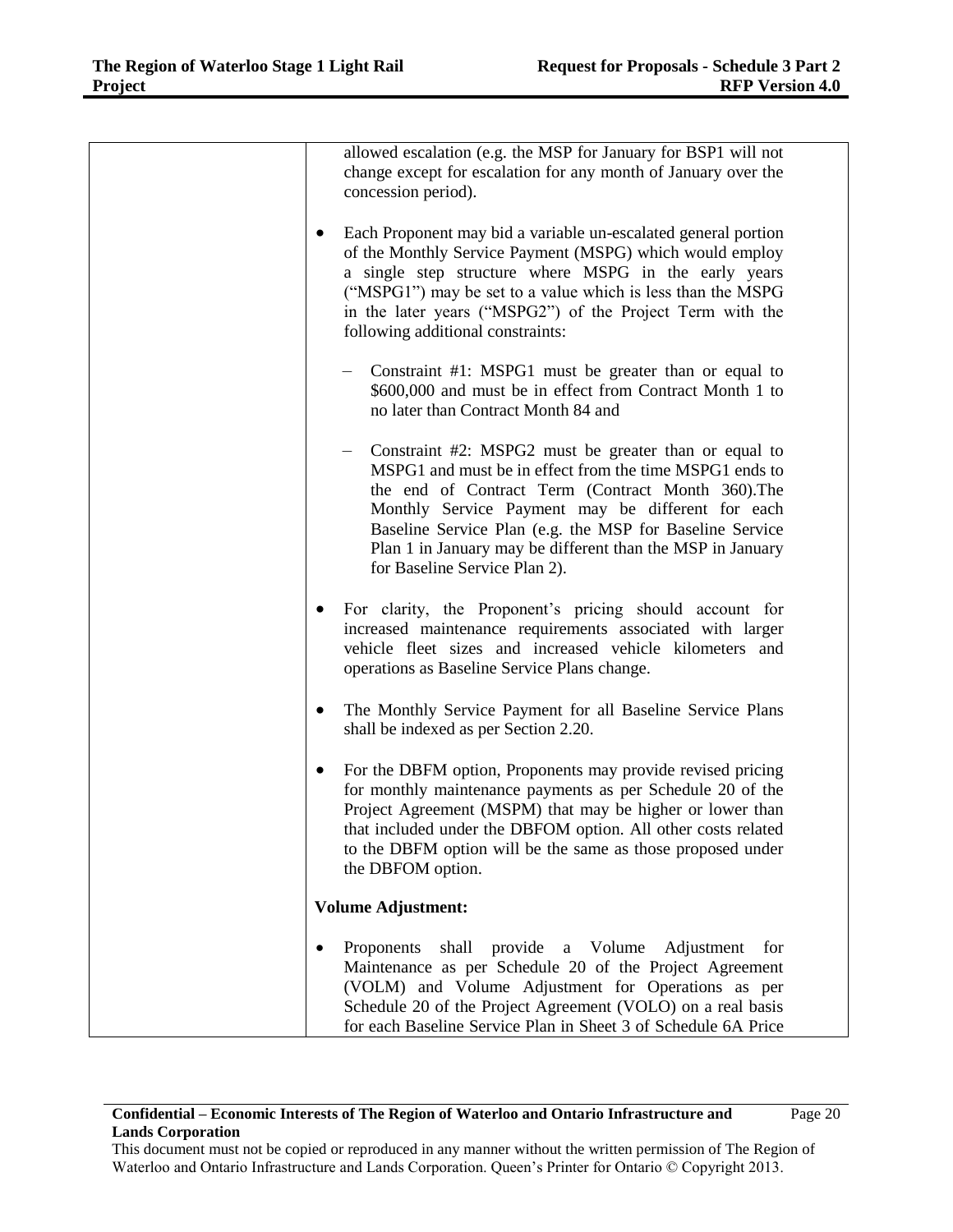| Form and Sheet 3 of Schedule 6B Price Form.                                                                                                                                                                                                                                                                                                                                                                                                                                                                                                         |
|-----------------------------------------------------------------------------------------------------------------------------------------------------------------------------------------------------------------------------------------------------------------------------------------------------------------------------------------------------------------------------------------------------------------------------------------------------------------------------------------------------------------------------------------------------|
| Both Volume Adjustment items shall be fully indexed in<br>٠<br>accordance with Schedule 20 of the Project Agreement.                                                                                                                                                                                                                                                                                                                                                                                                                                |
| For evaluation purposes only, the Region has provided annual<br>maintenance hours and annual operating hours for each Baseline<br>Service Plan including an assumed percentage to be used to<br>quantify the annual costs related to the Volume Adjustment. The<br>resulting payment amount will be applied on a monthly basis for<br>evaluation purposes even though the Volume Adjustment is meant<br>to be paid on an annual basis under the Project Agreement.                                                                                  |
| <b>Lifecycle Payment:</b>                                                                                                                                                                                                                                                                                                                                                                                                                                                                                                                           |
| Lifecycle costs shall be provided in Part 2A of the Schedule 6A<br>Price Form and the 6B Price Form and such costs shall also be<br>provided separately for Vehicles and for all other lifecycle<br>associated with the System (i.e. Non-Vehicle Lifecycle). This<br>Non-Vehicle Lifecycle is not expected to change across<br>Baseline Service Plan; however, Proponents should provide<br>incremental lifecycle costs for one additional vehicle (that is<br>assumed to be identical to those provided under Baseline<br>Service Plan – Level 1). |
| For clarity, the prices in Sheet 2A of Schedule 6A Price Form<br>$\bullet$<br>and Schedule 6B Price Form of this RFP for all lifecycle costs<br>should be provided on a real basis following months that the<br>assets (Vehicles or the remainder of the System) are operated<br>in. For example, month 10 should be the 10th month that the<br>vehicle has been operating for and not the contract month.                                                                                                                                          |
| Lifecycle costs associated with additional vehicles, if different<br>$\bullet$<br>make or model from the Baseline Service Plan – Level 1 fleet<br>vehicles, will be priced at that time via the Variation protocol.                                                                                                                                                                                                                                                                                                                                 |
| <b>Timing of DBFOM and DBFM:</b>                                                                                                                                                                                                                                                                                                                                                                                                                                                                                                                    |
| For purposes of NPV calculation only:                                                                                                                                                                                                                                                                                                                                                                                                                                                                                                               |
| The DBFOM will be assumed to apply for contract years 1 to<br>30                                                                                                                                                                                                                                                                                                                                                                                                                                                                                    |
| The DBFM will be assumed to apply for contract years 11 to 30                                                                                                                                                                                                                                                                                                                                                                                                                                                                                       |
| The pricing in Sheet 2A and Sheet 2B of the RFP Schedule 6A                                                                                                                                                                                                                                                                                                                                                                                                                                                                                         |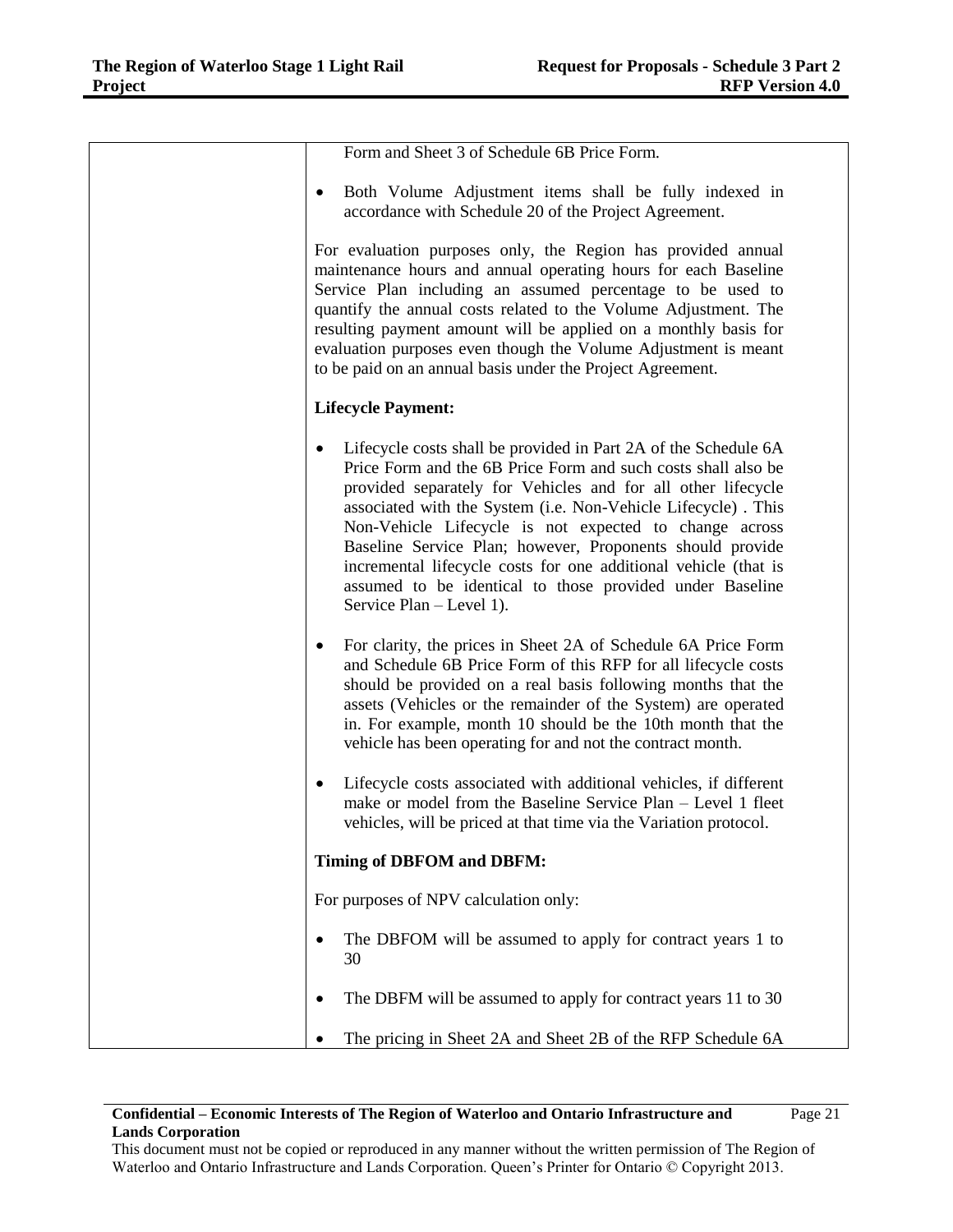|     |                                  | Price Form and Schedule 6B Price Form will be provided for<br>each Baseline Service Plan irrespective of the assumed timing<br>above.<br>Timing of Levels within in the Baseline Service Plans:<br>The Proponent shall assume for the purposes of its Proposal<br>$\bullet$<br>that each level within the Baseline Service Plan will be<br>implemented in accordance with the table below and therefore<br>shall include the relevant costs in the RFP Schedule 6A Price<br>Form and Schedule 6B Price Form assuming that each Baseline<br>Service Plan is implemented as forecast. For avoidance of<br>doubt, the timing assumed for evaluation purposes only is as<br>follows: |                                                                                                                                                                                                                                                                                                                                                                                                                                                                                                                                                         |
|-----|----------------------------------|----------------------------------------------------------------------------------------------------------------------------------------------------------------------------------------------------------------------------------------------------------------------------------------------------------------------------------------------------------------------------------------------------------------------------------------------------------------------------------------------------------------------------------------------------------------------------------------------------------------------------------------------------------------------------------|---------------------------------------------------------------------------------------------------------------------------------------------------------------------------------------------------------------------------------------------------------------------------------------------------------------------------------------------------------------------------------------------------------------------------------------------------------------------------------------------------------------------------------------------------------|
|     |                                  | <b>Calendar Years</b>                                                                                                                                                                                                                                                                                                                                                                                                                                                                                                                                                                                                                                                            | <b>Baseline Service Plan</b>                                                                                                                                                                                                                                                                                                                                                                                                                                                                                                                            |
|     |                                  | $2017$ (partial year) to $2020$                                                                                                                                                                                                                                                                                                                                                                                                                                                                                                                                                                                                                                                  | Baseline Service Plan 1                                                                                                                                                                                                                                                                                                                                                                                                                                                                                                                                 |
|     |                                  | 2021 to 2024                                                                                                                                                                                                                                                                                                                                                                                                                                                                                                                                                                                                                                                                     | <b>Baseline Service Plan 2</b>                                                                                                                                                                                                                                                                                                                                                                                                                                                                                                                          |
|     |                                  | 2025 to 2030                                                                                                                                                                                                                                                                                                                                                                                                                                                                                                                                                                                                                                                                     | Baseline Service Plan 3                                                                                                                                                                                                                                                                                                                                                                                                                                                                                                                                 |
|     |                                  | 2031 to 2035                                                                                                                                                                                                                                                                                                                                                                                                                                                                                                                                                                                                                                                                     | <b>Baseline Service Plan 4</b>                                                                                                                                                                                                                                                                                                                                                                                                                                                                                                                          |
|     |                                  | 2036 to 2040                                                                                                                                                                                                                                                                                                                                                                                                                                                                                                                                                                                                                                                                     | Baseline Service Plan 5                                                                                                                                                                                                                                                                                                                                                                                                                                                                                                                                 |
|     |                                  | 2041 to 2045                                                                                                                                                                                                                                                                                                                                                                                                                                                                                                                                                                                                                                                                     | Baseline Service Plan 6                                                                                                                                                                                                                                                                                                                                                                                                                                                                                                                                 |
|     |                                  | $2046$ to $2047$ (partial year)                                                                                                                                                                                                                                                                                                                                                                                                                                                                                                                                                                                                                                                  | <b>Baseline Service Plan 7</b>                                                                                                                                                                                                                                                                                                                                                                                                                                                                                                                          |
|     |                                  | Any cost variations between Baseline Service Plan must be<br>reasonable and justifiable.<br>For NPV calculation purposes this schedule will be assumed to<br>be followed as is. All escalation calculations shall be dealt with<br>separately in Schedule 6A Price Form Sheet 6A and 6B and<br>Schedule 6B Price Form Sheet 6A and 6B as relevant.                                                                                                                                                                                                                                                                                                                               |                                                                                                                                                                                                                                                                                                                                                                                                                                                                                                                                                         |
| 3.0 | <b>FINANCIAL</b><br><b>MODEL</b> |                                                                                                                                                                                                                                                                                                                                                                                                                                                                                                                                                                                                                                                                                  | The Proponent must provide the computer model it has used and which is<br>proposed to become the Financial Model under the Project Agreement in the<br>format specified in this Part 2 of Schedule 3 of the RFP. The file must meet<br>the requirements below and must allow the viewer access to all internal<br>formulas, data and assumptions together with a full print out of all model<br>sheets. This computer model will ultimately become the Financial Model<br>referred to in the Project Agreement. For clarity, proponents are required to |

## **Confidential – Economic Interests of The Region of Waterloo and Ontario Infrastructure and Lands Corporation**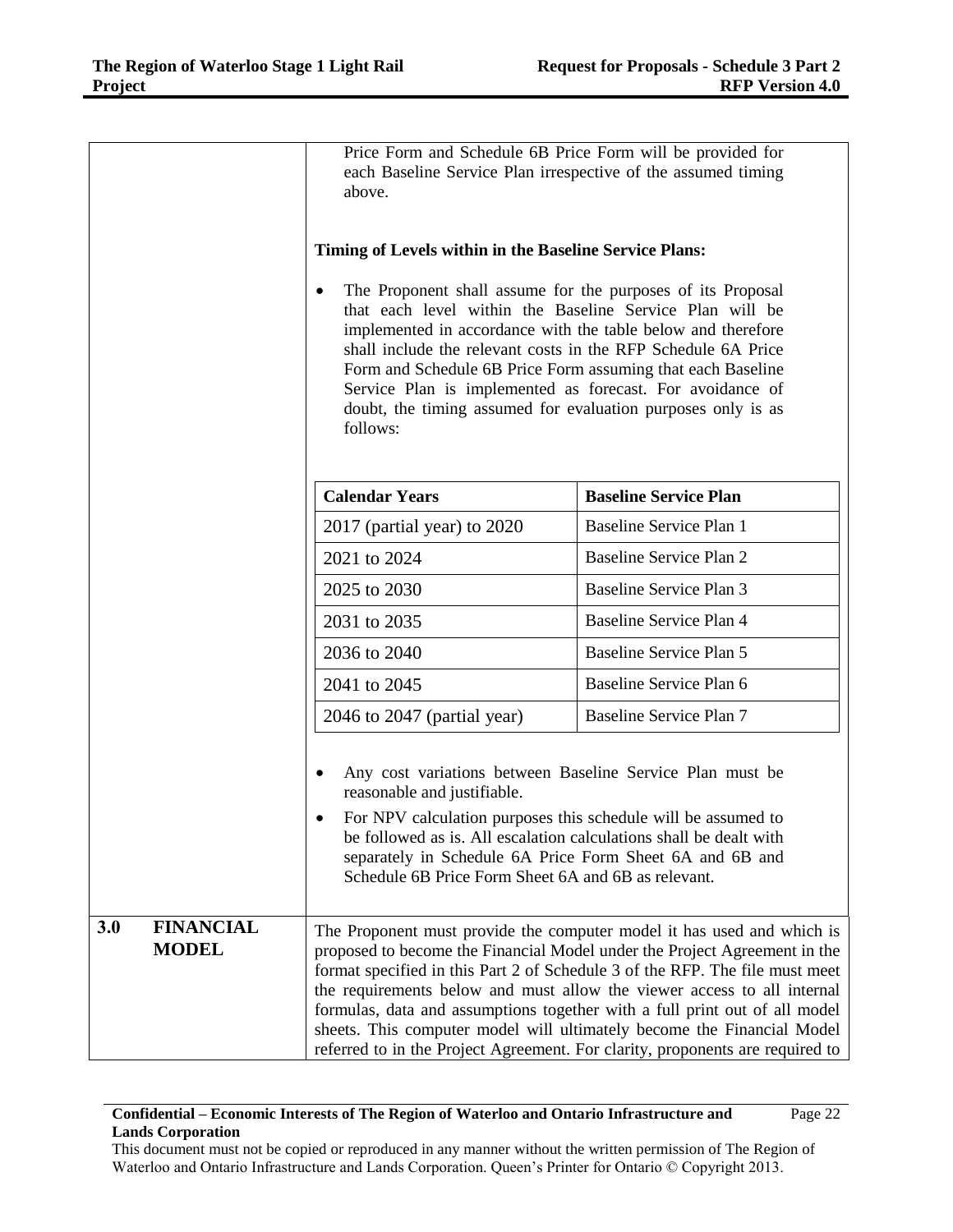|     |                                                                  | provide separate Financial Models for the 14 Vehicle Submission and the 16<br>Vehicle Submission including all the requirements identified in this Section<br>3.                                                                                                                                                                                                                                                                                                                                                                                                                                                                                                                                                                                                                   |
|-----|------------------------------------------------------------------|------------------------------------------------------------------------------------------------------------------------------------------------------------------------------------------------------------------------------------------------------------------------------------------------------------------------------------------------------------------------------------------------------------------------------------------------------------------------------------------------------------------------------------------------------------------------------------------------------------------------------------------------------------------------------------------------------------------------------------------------------------------------------------|
| 3.1 | <b>Audit Letter</b>                                              | On the Submission Deadline, the Region requires the Proponent to provide a<br>Financial Model audit letter that confirms the logic and integrity of the<br>model (including the model reference number) and that this logic is<br>materially consistent with the Project Agreement. The Financial Model<br>should not include any disclaimers or qualifications. All errors or<br>inconsistencies in formulas or assumptions, contained in the Financial<br>Model are solely the responsibility of the Proponent. The Proponent should<br>note that the Financial Model will be reviewed in advance of the<br>Benchmarking Date and at that time or any time prior to the Benchmarking<br>Date, if requested, the Proponent must submit a revised Financial Model<br>audit letter. |
| 3.2 | <b>General Model</b><br><b>Requirements</b>                      | The Proponent's Financial Model must:                                                                                                                                                                                                                                                                                                                                                                                                                                                                                                                                                                                                                                                                                                                                              |
|     |                                                                  | Provide financial projections (cost and revenue projections) on a<br>٠<br>monthly basis from Financial Close until the end of the Project Term.                                                                                                                                                                                                                                                                                                                                                                                                                                                                                                                                                                                                                                    |
|     |                                                                  | Be expressed in Canadian dollars.                                                                                                                                                                                                                                                                                                                                                                                                                                                                                                                                                                                                                                                                                                                                                  |
|     |                                                                  | Include a print option macro.                                                                                                                                                                                                                                                                                                                                                                                                                                                                                                                                                                                                                                                                                                                                                      |
|     |                                                                  | Not incorporate any password protection (or the password protection<br>must be disclosed).                                                                                                                                                                                                                                                                                                                                                                                                                                                                                                                                                                                                                                                                                         |
|     |                                                                  | Not include hidden sheets or areas.                                                                                                                                                                                                                                                                                                                                                                                                                                                                                                                                                                                                                                                                                                                                                |
|     |                                                                  | Not contain any circular references or balancing numbers and no input<br>numbers in the calculation worksheets.                                                                                                                                                                                                                                                                                                                                                                                                                                                                                                                                                                                                                                                                    |
|     |                                                                  | Use a start date for the Project that corresponds to Financial Close as<br>specified above in Section 2.2 of Part E of this Part 2 of Schedule 3 of<br>the RFP.                                                                                                                                                                                                                                                                                                                                                                                                                                                                                                                                                                                                                    |
| 3.3 | <b>Specific Financial</b><br><b>Model</b><br><b>Requirements</b> | The Financial Model should show details of sources and uses of funds, both<br>in total nominal and NPV terms, including debt and equity injection and<br>repayments, interest payments, financing costs, dividends, other fees and<br>costs, design costs, construction costs, lifecycle costs, operations costs and<br>maintenance costs.                                                                                                                                                                                                                                                                                                                                                                                                                                         |
|     |                                                                  | The Financial Model should separately list insurance premiums on<br>insurance coverage required in accordance with the Project Agreement,<br>insurance premiums on additional insurance coverage required by the<br>Proponent's lenders, taxes, Project Co specific costs and legal fees.<br>Proponents should note that insurance is not subject to indexation or<br>inflation and this should be clearly reflected in the Financial Model<br>submitted by the Proponent.                                                                                                                                                                                                                                                                                                         |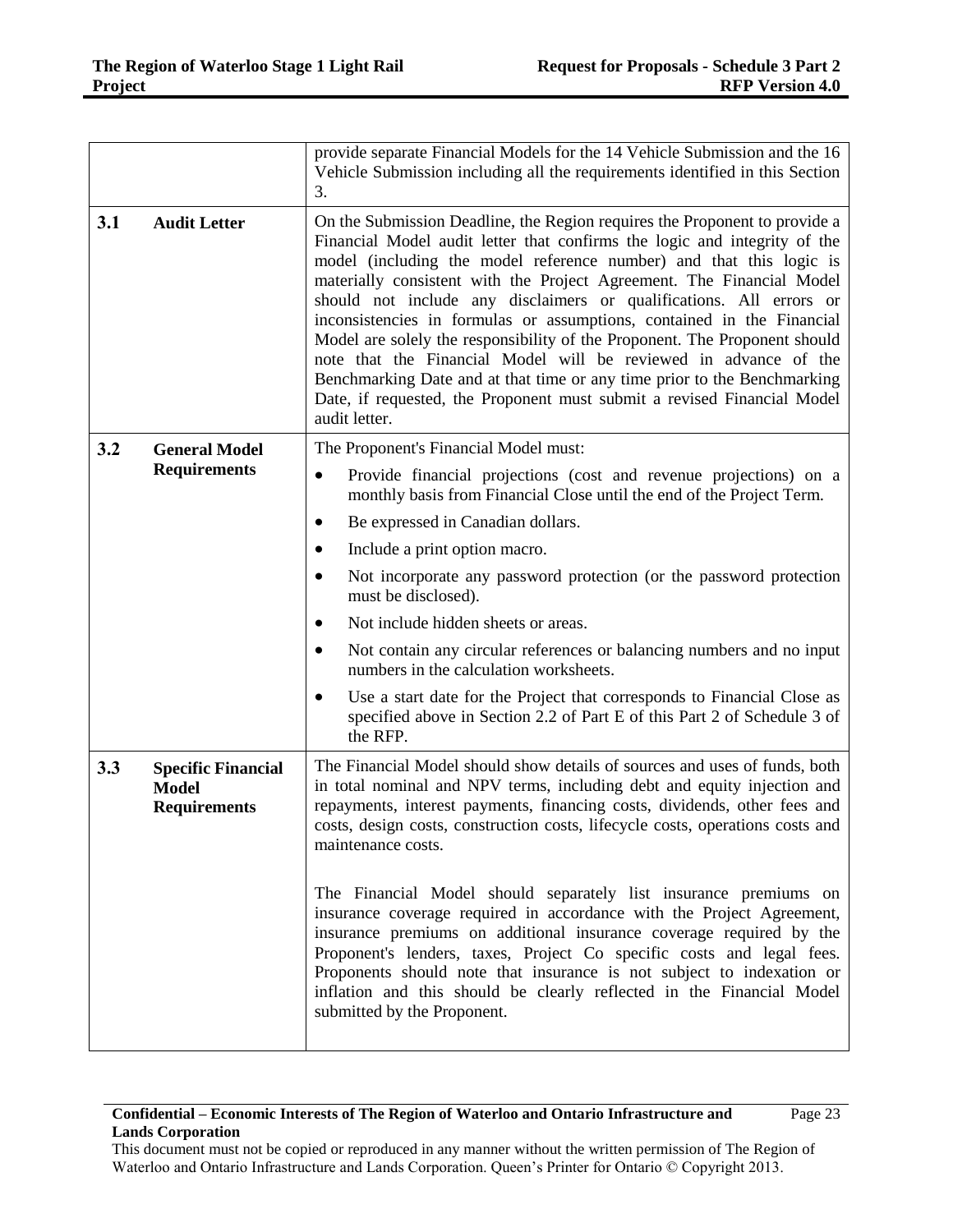|           | The Financial Model must, at a minimum, include:                                                                                                                                                                                                                                   |
|-----------|------------------------------------------------------------------------------------------------------------------------------------------------------------------------------------------------------------------------------------------------------------------------------------|
| $\bullet$ | Assumption schedules.                                                                                                                                                                                                                                                              |
|           | Construction costs                                                                                                                                                                                                                                                                 |
| ٠         | Capital costs                                                                                                                                                                                                                                                                      |
| ٠         | Operating costs.                                                                                                                                                                                                                                                                   |
| $\bullet$ | Lifecycle costs                                                                                                                                                                                                                                                                    |
| ٠         | Maintenance costs.                                                                                                                                                                                                                                                                 |
| ٠         | Taxation.                                                                                                                                                                                                                                                                          |
| $\bullet$ | Payment mechanism.                                                                                                                                                                                                                                                                 |
| ٠         | Key dates to Financial Close.                                                                                                                                                                                                                                                      |
|           | A scenario control sheet.                                                                                                                                                                                                                                                          |
|           | Outputs:                                                                                                                                                                                                                                                                           |
|           | In a separate sheet, a schedule of Milestone payments and<br>Substantial Completion Payment,<br>the<br>both<br>in<br>real<br>(uninflated) and nominal (inflated) terms.                                                                                                            |
|           | In a separate sheet, the Monthly Service Payments, monthly<br>lifecycle payments, operations payments and maintenance<br>payments, both in real (uninflated) and nominal (inflated)<br>terms following the schedule of implementation of Baseline<br>Service Plans outlined above. |
|           | In a separate sheet, the proposed funding structure, with<br>funding schedules that specify the expected debt repayment<br>dates and the amount of debt service (broken down by<br>principal, interest, and other fees), in nominal terms only, to<br>be repaid.                   |
|           | The calculation of Project returns for the different elements<br>of financing.                                                                                                                                                                                                     |
|           | Projected income statements.                                                                                                                                                                                                                                                       |
|           | Projected balance sheet.                                                                                                                                                                                                                                                           |
|           | Cash flow projections.                                                                                                                                                                                                                                                             |
|           | Cash cascade in order of seniority (which must be consistent<br>with any funding term sheets). Ensure that the cash cascade                                                                                                                                                        |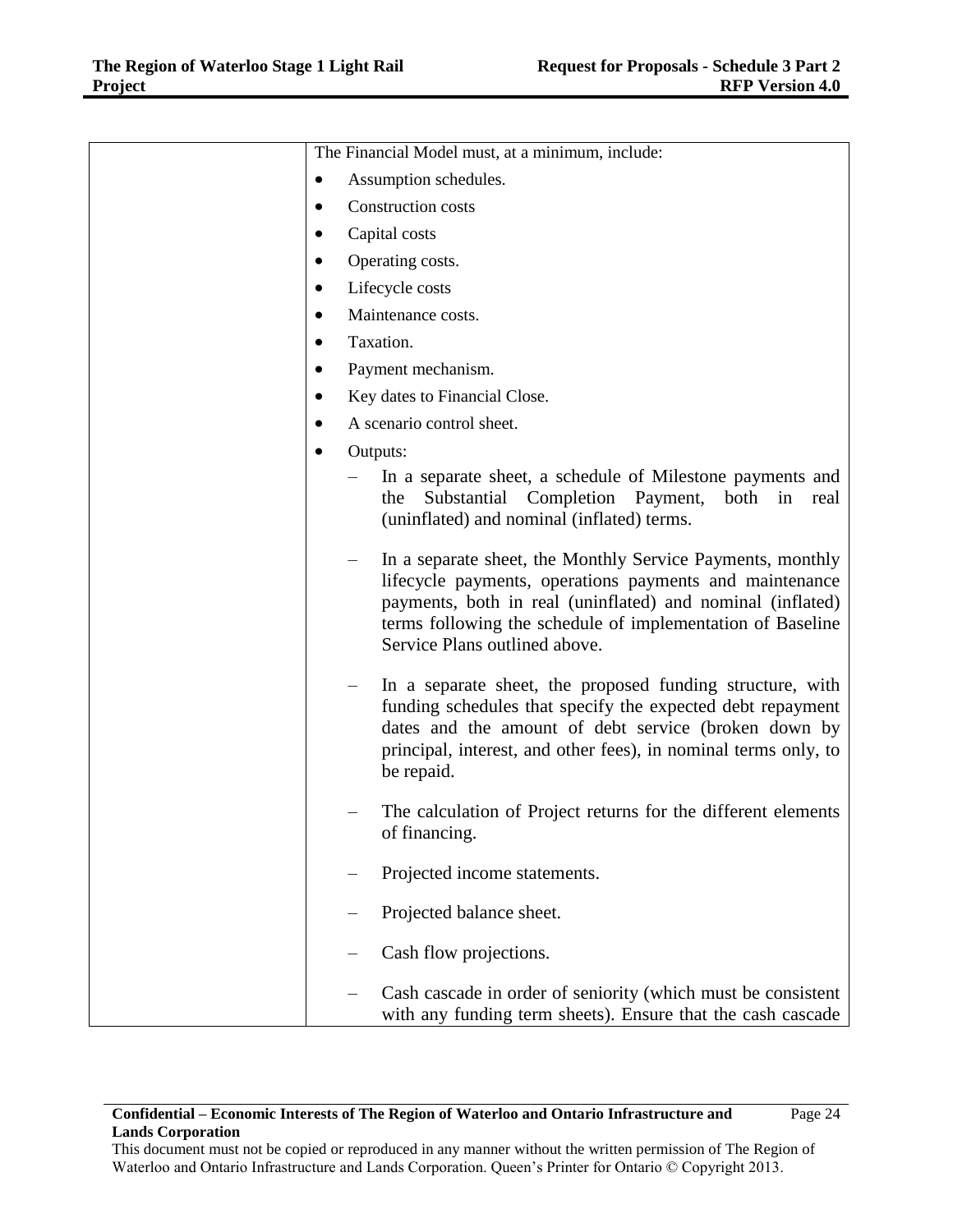|           | describes:                                                                                                                                                                                                                                                                                                                                                                                                                                             |
|-----------|--------------------------------------------------------------------------------------------------------------------------------------------------------------------------------------------------------------------------------------------------------------------------------------------------------------------------------------------------------------------------------------------------------------------------------------------------------|
|           | the administration of the cascade;<br>O<br>funding mechanisms for all reserve accounts;<br>O<br>how operating contingencies affect reserve accounts; and<br>O<br>how funding mechanisms, or other contingency plans, rectify<br>O<br>the situation.                                                                                                                                                                                                    |
|           | In a separate sheet, all cost components (as outlined in Schedule<br>21-Construction Period Payments, Table A1: Capitalized Cost of<br>Construction, Milestone Payments and Substantial Completion<br>Payment) including:<br>Construction Costs - LRT System Works Component;<br>O<br>Public<br>Infrastructure<br>Construction<br>Costs<br>Works<br>O<br>Component;<br><b>Total Construction Costs;</b><br>O                                           |
|           | Non Construction Costs; and<br>O                                                                                                                                                                                                                                                                                                                                                                                                                       |
|           | Aggregate of Non-Construction Costs.<br>$\circ$                                                                                                                                                                                                                                                                                                                                                                                                        |
| ٠         | For greater clarity the Proponent must ensure that the sum of all costs<br>noted in the categories above for each fiscal year must equal the<br>Monthly Service Payments (including lifecycle costs) for that fiscal<br>year.<br>Supporting schedules (including all the forms required under Schedule<br>6A and Schedule 6B of the RFP which for clarity include Part 1:Cost of<br>Work Form, Part 2: Price Form and Part 3: Affordability Compliance |
|           | Form).                                                                                                                                                                                                                                                                                                                                                                                                                                                 |
|           | The proposed Financial Model must also, at a minimum, produce the<br>following outputs:                                                                                                                                                                                                                                                                                                                                                                |
| $\bullet$ | Project internal rate of return (IRR) in both real terms and nominal<br>terms, on a pre-tax and post-tax basis.                                                                                                                                                                                                                                                                                                                                        |
| $\bullet$ | Return on equity and sub-debt, in both real terms and nominal terms,<br>and a blended equity return, that incorporates all sub-senior debt<br>finance on both a pre-tax and post-tax basis.                                                                                                                                                                                                                                                            |
| ٠         | Debt to equity ratio at the time of Financial Close and at the Substantial<br>Completion Date, defined as total financial debt divided by total<br>shareholders' funds.                                                                                                                                                                                                                                                                                |
| $\bullet$ | Drawdown and repayment schedules, including dates and amounts for<br>all sources of finance (on a monthly basis).                                                                                                                                                                                                                                                                                                                                      |
| $\bullet$ | Weighted average cost of capital calculated on a before-tax basis and<br>based on the overall debt / equity structure of the Project, as estimated<br>on the day of Financial Close (i.e. including all debt and equity                                                                                                                                                                                                                                |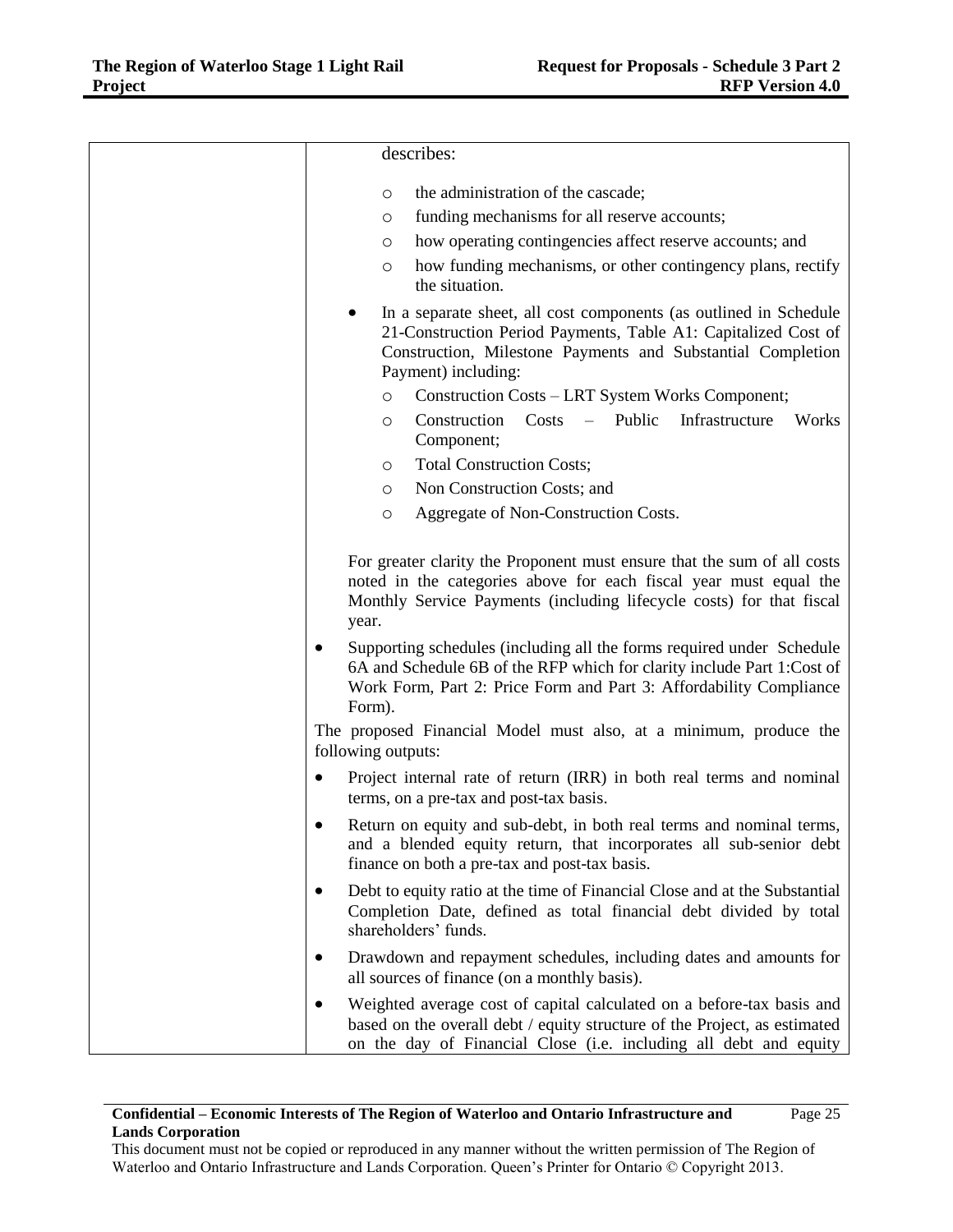|     |                                                           | injection during the life of the Project).                                                                                                                                                                                                                                                                                                                                                                                                                                                                                                             |
|-----|-----------------------------------------------------------|--------------------------------------------------------------------------------------------------------------------------------------------------------------------------------------------------------------------------------------------------------------------------------------------------------------------------------------------------------------------------------------------------------------------------------------------------------------------------------------------------------------------------------------------------------|
|     |                                                           | Annual debt service cover ratio and loan life cover ratio for each year<br>$\bullet$<br>of the Project Agreement, with minimum and average ratios.                                                                                                                                                                                                                                                                                                                                                                                                     |
|     |                                                           | Any other ratios that are considered relevant to the proposed financial<br>structure, financial covenants or financing agreements.                                                                                                                                                                                                                                                                                                                                                                                                                     |
|     |                                                           | The precise timing of any equity injections and details of the phasing, if<br>appropriate.                                                                                                                                                                                                                                                                                                                                                                                                                                                             |
|     |                                                           | The construction price that is included in the Financial Model will be<br>the Proponent's estimated construction price at Financial Close (i.e.<br>input nominal construction costs).                                                                                                                                                                                                                                                                                                                                                                  |
|     |                                                           | A schedule of projected lifecycle reserves on a monthly basis.<br>$\bullet$                                                                                                                                                                                                                                                                                                                                                                                                                                                                            |
|     |                                                           | Revenues and costs on a monthly basis.<br>$\bullet$                                                                                                                                                                                                                                                                                                                                                                                                                                                                                                    |
|     |                                                           | A breakdown of the Proponent's revenues and costs, including but not<br>$\bullet$<br>limited to:                                                                                                                                                                                                                                                                                                                                                                                                                                                       |
|     |                                                           | SPV costs;                                                                                                                                                                                                                                                                                                                                                                                                                                                                                                                                             |
|     |                                                           | other operating costs; and<br>$\bullet$                                                                                                                                                                                                                                                                                                                                                                                                                                                                                                                |
|     |                                                           | revenue and capital flows.                                                                                                                                                                                                                                                                                                                                                                                                                                                                                                                             |
|     |                                                           | Calculation output of the Percentage of Monthly Service Payment<br>subject to Inflation Basket escalation for each Service Level, including<br>disclosure of the cost of providing Maintenance and Rehabilitation<br>Services and indexed Special Purpose Vehicle costs                                                                                                                                                                                                                                                                                |
|     |                                                           | As a separate calculation, Proponents must clearly demonstrate how<br>$\bullet$<br>any hedge credit charges are calculated in the financial model,<br>including the formula(s) to calculate the hedge credit charge and all<br>relevant supporting data to allow the Sponsors to verify the calculation.                                                                                                                                                                                                                                               |
|     |                                                           | In a separate sheet, provide a breakdown of all projected payments by<br>the Region to Project Co, including all: (i) Monthly Service Payments,<br>and (ii) monthly lifecycle, monthly operations and monthly<br>maintenance payments, (iii) Milestone Payments, and (iv) the<br>Substantial Completion Payment, and the associated expected HST that<br>would be payable on each such payment by the Region throughout the<br>Project Term. Please also provide all assumptions and other details<br>used to calculate all such expected HST amounts. |
| 3.4 | <b>General Reporting</b><br>Requirement                   | The<br>Preferred<br>Proponent<br>be<br>asked<br>may<br>provide<br>to<br>summary<br>materials/reports as extracts from the Financial Model to assist the Region<br>with its reporting and populating of the Contribution Agreements.                                                                                                                                                                                                                                                                                                                    |
| 3.5 | <b>Financial Model</b><br>Specification<br><b>Booklet</b> | The Proponent must provide a detailed and comprehensive Financial Model<br>specification booklet, including, at a minimum, instructions for using the<br>Financial Model, including:                                                                                                                                                                                                                                                                                                                                                                   |

## **Confidential – Economic Interests of The Region of Waterloo and Ontario Infrastructure and Lands Corporation**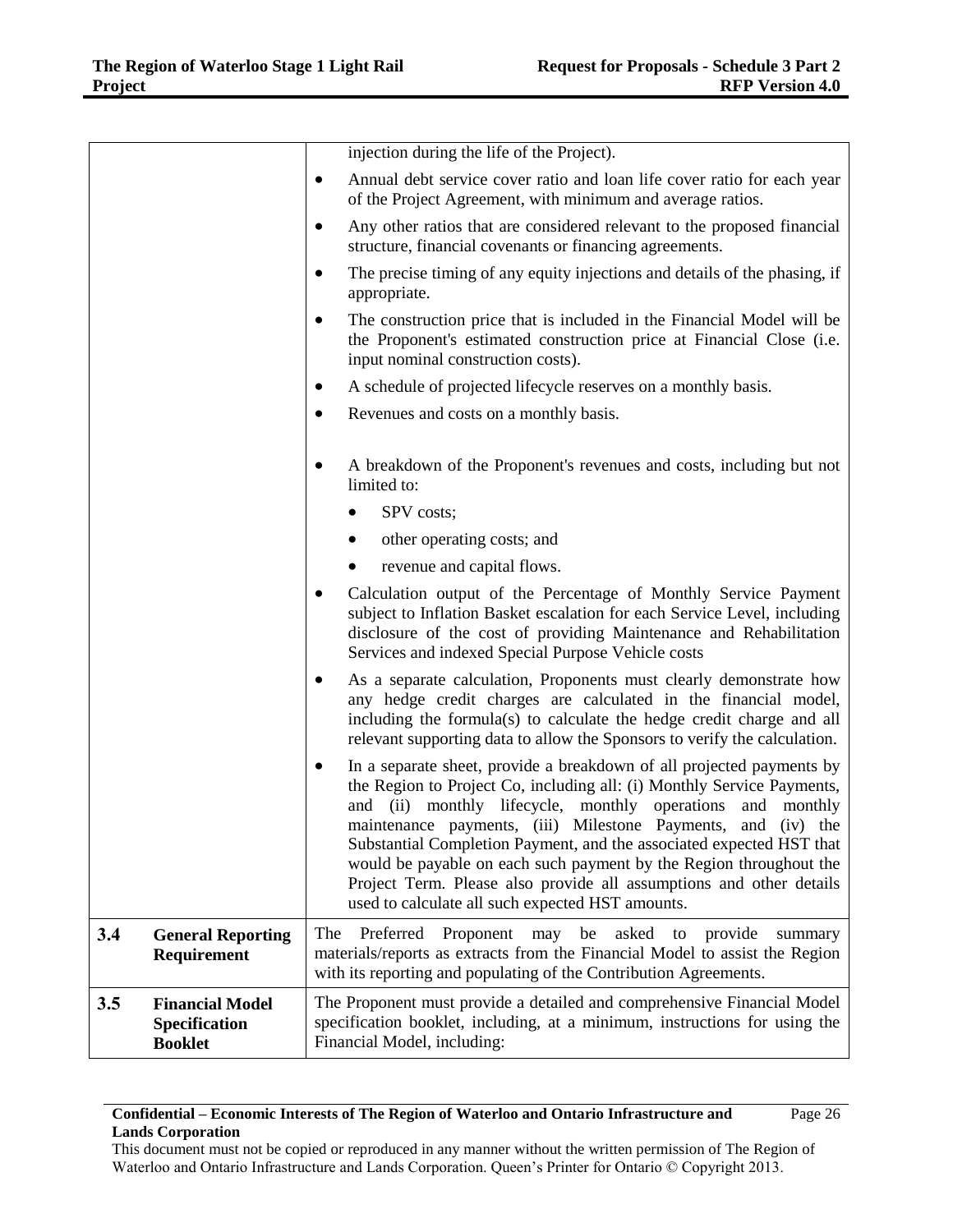|     |                                       | $\bullet$ | How changes to input variables should be entered.                                                                                                                                                                                                                                                                                                                                             |  |
|-----|---------------------------------------|-----------|-----------------------------------------------------------------------------------------------------------------------------------------------------------------------------------------------------------------------------------------------------------------------------------------------------------------------------------------------------------------------------------------------|--|
|     |                                       | $\bullet$ | How to run the model following changes to inputs.                                                                                                                                                                                                                                                                                                                                             |  |
|     |                                       | $\bullet$ | How to run sensitivities.                                                                                                                                                                                                                                                                                                                                                                     |  |
|     |                                       |           | The use of all macros, if any, contained in the model should be<br>minimized. If macros are used, a detailed description of the macros and<br>their functionalities must be included. The detailed description for each<br>macro must include the following:                                                                                                                                  |  |
|     |                                       |           | reasons why this macro is used;                                                                                                                                                                                                                                                                                                                                                               |  |
|     |                                       |           | which operations and functions are accomplished through the<br>macro;                                                                                                                                                                                                                                                                                                                         |  |
|     |                                       |           | which cells are modified by the macro;                                                                                                                                                                                                                                                                                                                                                        |  |
|     |                                       |           | the macro's results;                                                                                                                                                                                                                                                                                                                                                                          |  |
|     |                                       |           | explanation of how the optimization and macro steps are carried<br>out, particularly with regards to input modifications; and                                                                                                                                                                                                                                                                 |  |
|     |                                       |           | instructions pertaining to the necessary modifications of a macro<br>following modifications in the Financial Model such as adding or<br>deleting lines or columns in the Financial Model.                                                                                                                                                                                                    |  |
|     |                                       | $\bullet$ | How to print key reports and the entire model.                                                                                                                                                                                                                                                                                                                                                |  |
|     |                                       | $\bullet$ | Details of the optimization procedure(s) that is in line with the<br>methodology as described in Section 6.0 of Part B of this Part 2 of<br>Schedule 3 of the RFP.                                                                                                                                                                                                                            |  |
|     |                                       | $\bullet$ | Construction of the model, including:                                                                                                                                                                                                                                                                                                                                                         |  |
|     |                                       |           | contents list of sheets and data contained within; and                                                                                                                                                                                                                                                                                                                                        |  |
|     |                                       |           | details of complex or unusual formulae.                                                                                                                                                                                                                                                                                                                                                       |  |
|     |                                       |           |                                                                                                                                                                                                                                                                                                                                                                                               |  |
| 3.6 | <b>Cost Loaded</b><br><b>Schedule</b> | $\bullet$ | Provide the cost loaded Proposal Submission Schedule as defined<br>in Article 19 of Schedule 15-2 to the Project Agreement.                                                                                                                                                                                                                                                                   |  |
|     |                                       |           | For clarity, an identical Proposal Submission Schedule, which<br>excludes any costs, is to be submitted as part of the Technical<br>Submission.                                                                                                                                                                                                                                               |  |
|     |                                       | ٠         | The cost loaded Proposal Submission Schedule included in the<br>Financial Submission is to be provided to enable the Region the<br>ability to confirm that the financial data included in the cost<br>loaded Proposal Submission Schedule reflects the financial data<br>included in the Schedule 6A Cost of Work Form and Schedule<br>6B Cost of Work Form and the relevant Financial Model. |  |
|     |                                       |           | In event of discrepancies between the cost loaded Proposal Submission                                                                                                                                                                                                                                                                                                                         |  |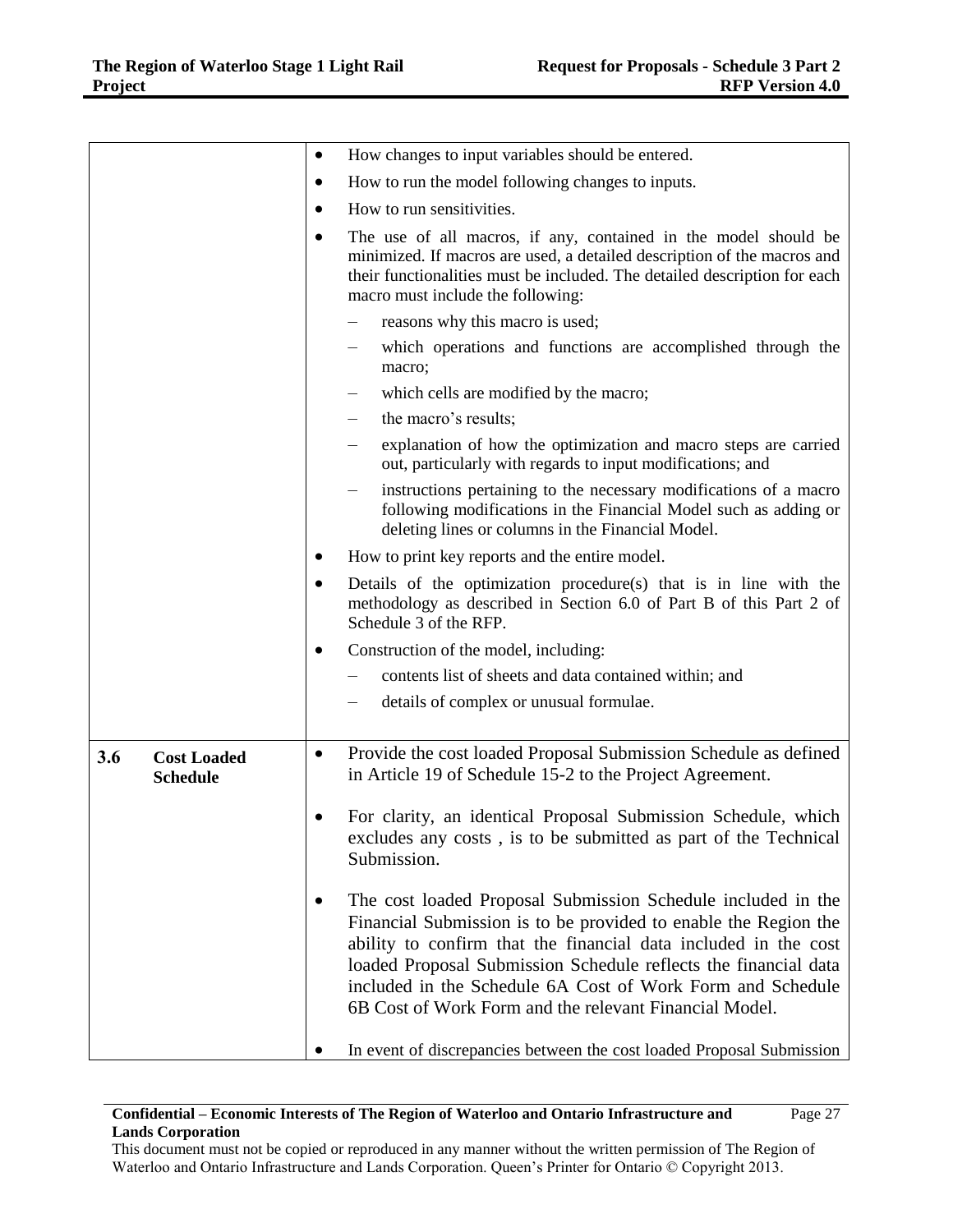|     |                             | Schedule and RFP Schedule 6A Cost of Work Form or Schedule 6B<br>Cost of Work Form, the latter will govern.                                                                                                                                                                                                                                                                                                                          |  |  |
|-----|-----------------------------|--------------------------------------------------------------------------------------------------------------------------------------------------------------------------------------------------------------------------------------------------------------------------------------------------------------------------------------------------------------------------------------------------------------------------------------|--|--|
|     |                             |                                                                                                                                                                                                                                                                                                                                                                                                                                      |  |  |
|     |                             | Only a Level 2 schedule is required at the time of the submission.                                                                                                                                                                                                                                                                                                                                                                   |  |  |
|     |                             | Proponents should note that cost loaded schedules are not required for<br>Separate Price Proposals laid out in Schedule 3 Part 3 of this RFP.                                                                                                                                                                                                                                                                                        |  |  |
| 3.7 | <b>Inputs Booklet</b>       | The Proponent must provide a detailed and comprehensive inputs booklet,<br>which, at a minimum, identifies and provides details of all inputs used in the<br>Financial Model, including:                                                                                                                                                                                                                                             |  |  |
|     |                             | For each source of finance: the drawdown timetable; grace period;<br>$\bullet$<br>repayment schedules; debt maturity profile; costs of finance, including<br>margins and fees and all success fees; and any variations to margins or<br>fees over the life of the loans.                                                                                                                                                             |  |  |
|     |                             | Macro-economic assumptions, including interest and inflation rates.                                                                                                                                                                                                                                                                                                                                                                  |  |  |
|     |                             | Taxation assumptions and associated sensitivities on model.                                                                                                                                                                                                                                                                                                                                                                          |  |  |
|     |                             | The assumptions made in relation to the tax liabilities and<br>recoverability.                                                                                                                                                                                                                                                                                                                                                       |  |  |
|     |                             | Accounting policies, including depreciation by asset type, and working<br>capital requirements.                                                                                                                                                                                                                                                                                                                                      |  |  |
|     |                             | All other assumptions that have been necessary in order to construct the<br>Financial Model.                                                                                                                                                                                                                                                                                                                                         |  |  |
|     |                             | The inputs booklet must be consistent with, and reconcile to, the Financial<br>Model.                                                                                                                                                                                                                                                                                                                                                |  |  |
| 3.8 | <b>Sensitivity Analysis</b> | As part of the review of the Proposal, the Proponent is required to provide<br>the sensitivity analyses listed below. The Region reserves the right to<br>conduct additional sensitivities. For the purpose of clarity, the Region may<br>wish to test the hypothetical impact of the sensitivities listed below on the<br>results of the Financial Model, regardless of the risk transfer contemplated<br>in the Project Agreement. |  |  |
|     |                             | Effect on total Project NPV of change in inflation by (assuming that base<br>case inflation is 2%):                                                                                                                                                                                                                                                                                                                                  |  |  |
|     |                             | 1% increase (for whole Project, i.e. 3%).<br>$\bullet$                                                                                                                                                                                                                                                                                                                                                                               |  |  |
|     |                             | 3% increase (for whole Project, i.e. 5%).                                                                                                                                                                                                                                                                                                                                                                                            |  |  |
|     |                             | 5% increase (for whole Project, i.e. 7%).                                                                                                                                                                                                                                                                                                                                                                                            |  |  |
|     |                             | Effect on total project NPV of change in Benchmark Rates by:                                                                                                                                                                                                                                                                                                                                                                         |  |  |
|     |                             | 10 basis points increase and decrease in underlying benchmark rates.                                                                                                                                                                                                                                                                                                                                                                 |  |  |
|     |                             | 50 basis points increase and decrease in underlying benchmark rates.<br>$\bullet$                                                                                                                                                                                                                                                                                                                                                    |  |  |
|     |                             | 100 basis points increase and decrease in underlying benchmark rates.<br>$\bullet$                                                                                                                                                                                                                                                                                                                                                   |  |  |

#### **Confidential – Economic Interests of The Region of Waterloo and Ontario Infrastructure and Lands Corporation** Page 28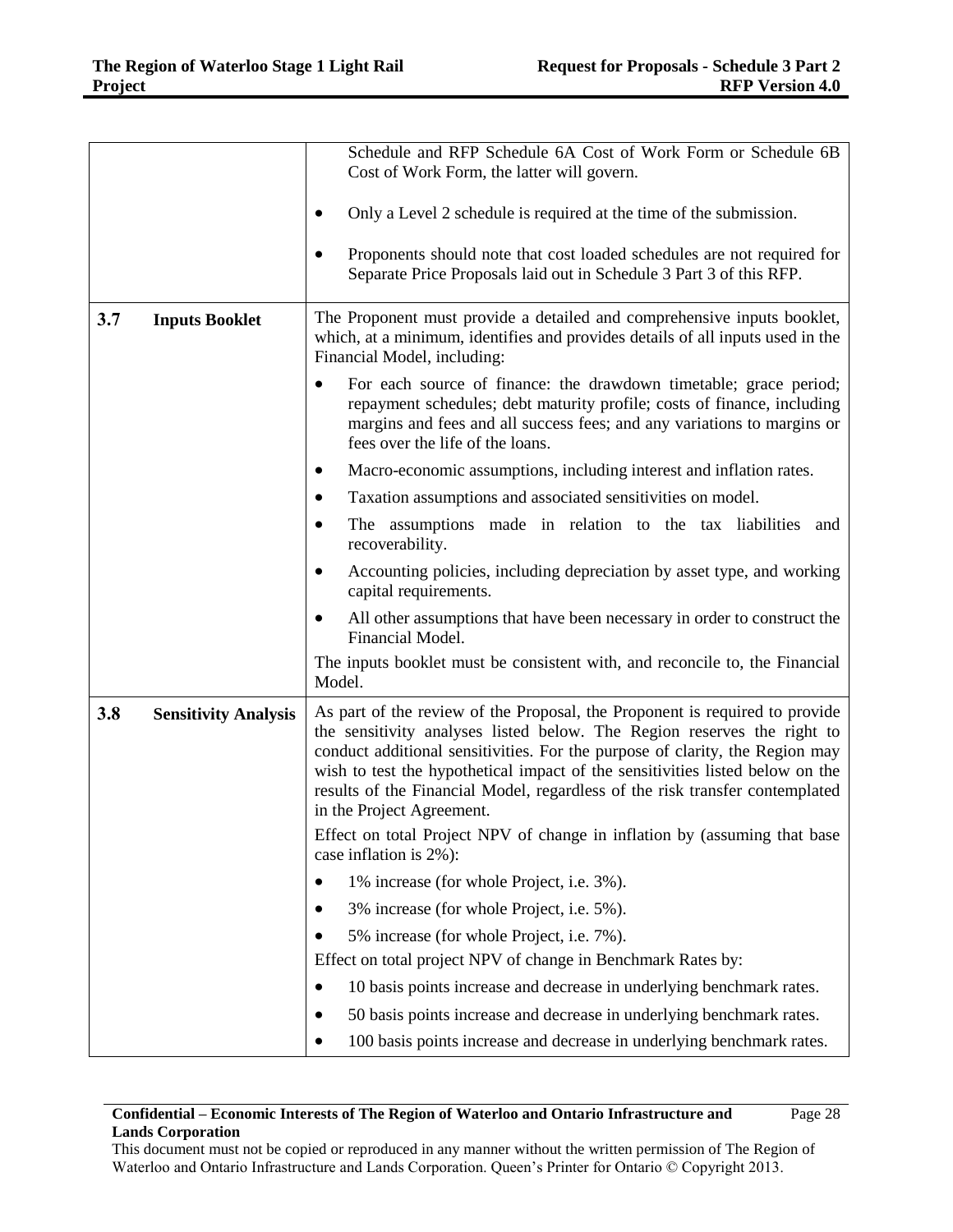|     |                                    | The Regions' advisors will be using the Financial Model and sensitivity<br>analysis as part of the overall evaluation of whether the Proposal represents<br>a financing plan that is achievable and realistic.                                                                                                                                   |  |  |
|-----|------------------------------------|--------------------------------------------------------------------------------------------------------------------------------------------------------------------------------------------------------------------------------------------------------------------------------------------------------------------------------------------------|--|--|
| 4.0 | <b>NET PRESENT</b><br><b>VALUE</b> | Proponents are required to provide separate NPV calculations for the 14<br>Vehicle Submission and the 16 Vehicle Submission in Schedule 6A Price<br>Form and Schedule 6B Price Form respectively. All instructions noted<br>below for purposes of calculating the NPV remain unchanged for either<br>submission unless specifically noted below. |  |  |
| 4.1 | <b>NPV</b>                         | The Proponent's price proposal is the sum of the following NPV costs as<br>calculated in Schedule 6A Price Form and Schedule 6B Price Form. For<br>clarity the NPV will be calculated are follows:                                                                                                                                               |  |  |
|     |                                    | (1) NPV of the Milestone Payments;                                                                                                                                                                                                                                                                                                               |  |  |
|     |                                    | (2) NPV of the Substantial Completion Payment;<br>(3) NPV of the MSPs assuming the DBFOM is implemented for the<br>entire 30 year concession period following the Baseline Service<br>Plan outlined in Section 2.25, and as calculated in Sheet 6A of the<br>Price Form;                                                                         |  |  |
|     |                                    | (4) NPV of the MSPs of the DBFM for years 11 to 30 of the concession<br>period, as per Sheet 6B of the Price Form;                                                                                                                                                                                                                               |  |  |
|     |                                    | (5) NPV of Region P&I Costs for Incremental Vehicle Costs, for clarity<br>this will be zero for the 14 Vehicle Submission.                                                                                                                                                                                                                       |  |  |
|     |                                    | The Early Completion Bonus, as outlined below in Section 4.3 will be<br>deducted from the sum above.                                                                                                                                                                                                                                             |  |  |
|     |                                    | For purposes of calculating the overall price, one time costs for:                                                                                                                                                                                                                                                                               |  |  |
|     |                                    | Each Milestone Payment will be deemed to occur on the last day of<br>the calendar month in which the relevant Milestone Payment occurs.                                                                                                                                                                                                          |  |  |
|     |                                    | Substantial Completion Payment will be deemed to occur on the last<br>٠<br>day of the calendar month in which the Substantial Completion Date<br>occurs                                                                                                                                                                                          |  |  |
| 4.2 | <b>NPV Assumptions</b>             | The Proponent's NPV will be calculated as follows:                                                                                                                                                                                                                                                                                               |  |  |
|     |                                    | the NPV of the Milestone Payments;                                                                                                                                                                                                                                                                                                               |  |  |
|     |                                    | the NPV of the Substantial Completion Payment;<br>٠                                                                                                                                                                                                                                                                                              |  |  |
|     |                                    | the NPV of monthly pricing under the DBFOM under an assuming<br>$\bullet$<br>30 years of operations (including pricing for the volume adjustment<br>and the lifecycle costs);                                                                                                                                                                    |  |  |

## **Confidential – Economic Interests of The Region of Waterloo and Ontario Infrastructure and Lands Corporation**

Page 29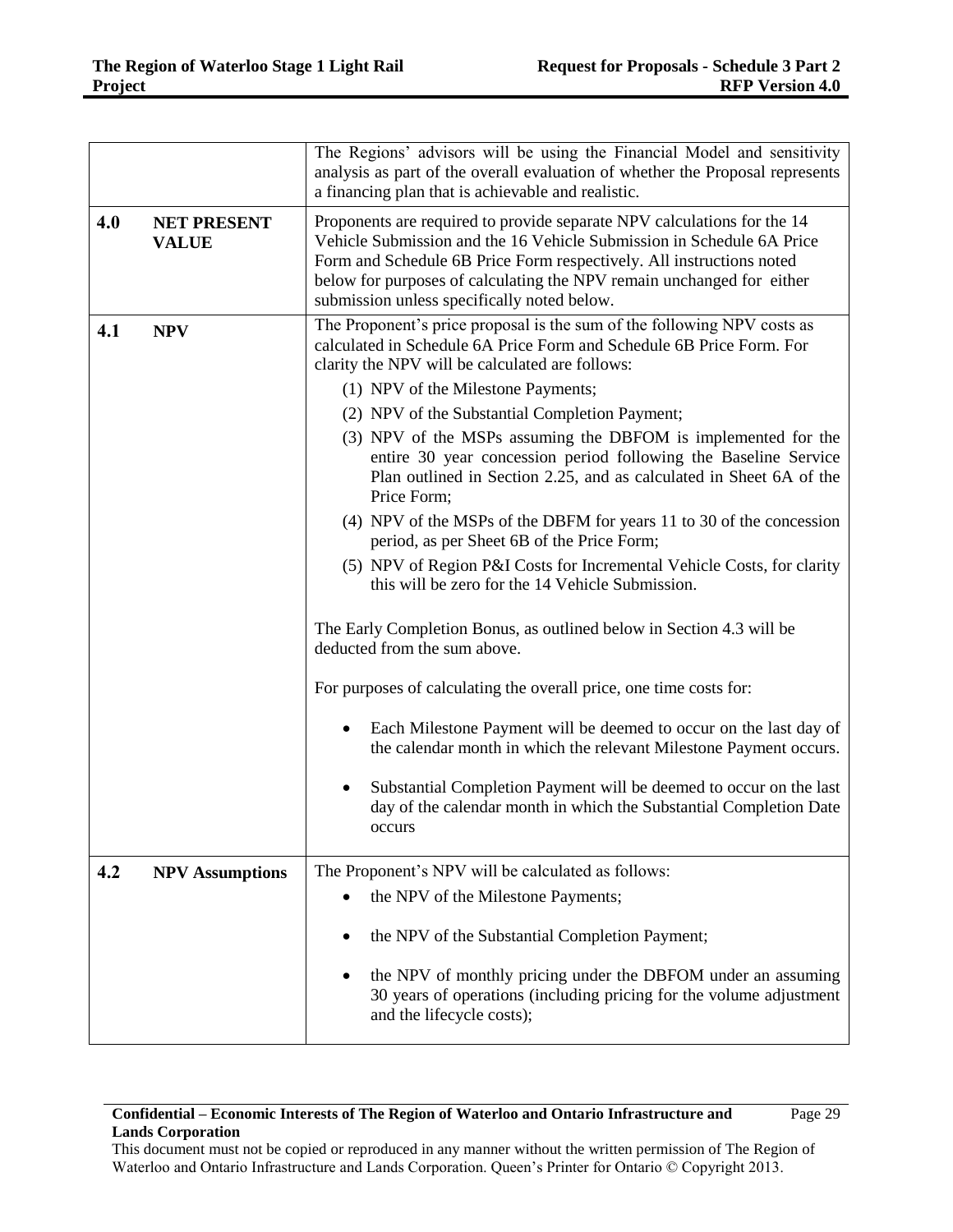|                                           | the NPV of monthly maintenance costs under the DBOM (assumed<br>$\bullet$<br>to be implemented in Year $11 - 30$ of the contract); and<br>less the Early Completion Bonus as outlined in Part 2 of Schedule 3<br>of this RFP.<br>Please see Sheet 7 of the RFP Schedule 6A Price Form and Schedule 6B<br>Price Form for further details.<br>The following assumptions will be used for purposes of the NPV                       |
|-------------------------------------------|----------------------------------------------------------------------------------------------------------------------------------------------------------------------------------------------------------------------------------------------------------------------------------------------------------------------------------------------------------------------------------------------------------------------------------|
|                                           | calculation:<br>For purposes of this calculation, the annual increase in the Inflation                                                                                                                                                                                                                                                                                                                                           |
|                                           | Basket will be 2%.                                                                                                                                                                                                                                                                                                                                                                                                               |
|                                           | Regardless of the date of any payment or whether a period is a fraction<br>$\bullet$<br>of a year, escalation should never be compounded by a fraction of a<br>year, but by full year increments.                                                                                                                                                                                                                                |
|                                           | Monthly payments are assumed to be made on the last day of each<br>$\bullet$<br>Contract Month.                                                                                                                                                                                                                                                                                                                                  |
|                                           | The series of Proponent's evaluated price for each contract year will be<br>discounted using the Region's Discount Rate to calculate the present value<br>of the Proponent's price bid at the Base Date as described in Section 2.9 of<br>Part E of this Part 2 of Schedule 3 of the RFP.                                                                                                                                        |
| 4.3<br><b>Bonus</b> – Early<br>Completion | The Region will decrease a Proponent's evaluated NPV by \$10,000 for<br>every calendar day earlier than September 1, 2017, but no sooner that June<br>1, 2017 (dates inclusive). For clarity, this bonus will not apply for any date<br>that is earlier than or including May 31, 2017 or later than or including<br>September 2, 2017. The Price Form will calculate the NPV Bonus, based on<br>date inputs from the Proponent. |